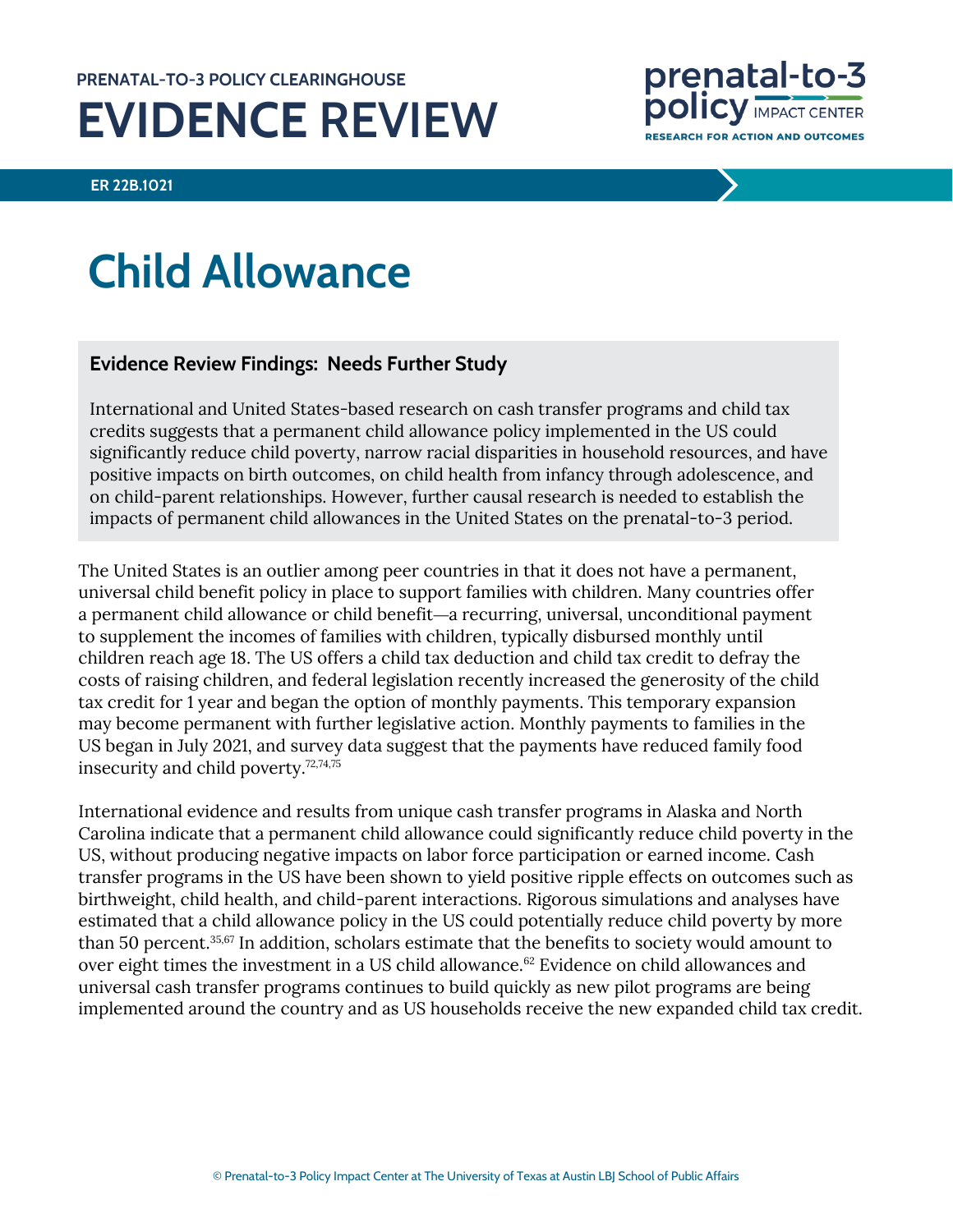#### **PRENATAL-TO-3 POLICY CLEARINGHOUSE ER 22B.1021**

## **What Is a Child Allowance?**

A child allowance is a cash-based family support policy aimed at providing families with children with a consistent, recurring income supplement to prevent or mitigate poverty and defray the costs of raising a child[.](#page-19-0)<sup>2</sup> Most child allowances are disbursed on a per-child basis, so a family with two children typically receives a larger benefit than a family with one child. In the international context, this policy is sometimes referred to as a universal child benefit (UCB) or unconditional cash transfer (UCT).[3](#page-19-1) Cash transfer programs can take many different forms, but the evidence reviewed here focuses on the likely benefits of unconditional, recurring cash payment programs in the US, with a particular focus on programs targeted toward families with children.

A child allowance is different from a universal basic income (UBI) because a child allowance is only provided to families with children, whereas UBI programs provide a floor of income to all individuals monthly, regardless of family composition. UBI programs would likely benefit children as well because they would provide caregivers with additional resources that can be spent on children and may reduce overall family poverty. UBI funds may also help individuals access needed resources such as education, nutrition, housing, and health care before they may have children, which may lead to better parent health and family economic security in later years. [58](#page-22-4) Therefore, the potential impacts of UBI policies in the US are also discussed as part of this evidence review, although they are not the focus.

UBI and child allowance policies have drawn support from across the US political spectrum; some advocates emphasize that such policies would guarantee a minimum standard of living and dignity for all citizens and help them weather economic crises, [15](#page-20-0) and others highlight the potential for a UBI to streamline multiple welfare programs<sup>i</sup> into a single, more efficient cash transfer that gives families more choice and control over their expenditures, thus reducing paternalism. [16](#page-20-1) Economists, advocates, and policy scholars from Milton Friedman, to Martin Luther King, Jr., to 2020 presidential candidate Andrew Yang have contributed to popularizing various forms of UBI as a prudent social policy. Political leaders from multiple parties in the US developed competing child allowance proposals to include in the 2021 COVID-19 relief package, sparking discussion about the costs and benefits of such a policy for American families.<sup>[61](#page-22-5)</sup>

It is important to distinguish a potential child allowance in the US from similar policies that seek to reduce child poverty through different mechanisms. For example, one similar policy is known as a conditional cash transfer or CCT. CCTs first became common in countries outside of the US in the late 1990s, specifically in Central and Latin America[.](#page-19-2) <sup>4</sup> CCTs provide cash incentives to families to motivate certain behaviors, such as ensuring children's school attendance or preventive health care activities. The goal of a CCT is to reduce poverty while simultaneously building human capital and encouraging positive investments in children's and caregivers' health and education. Experimental evidence on CCTs has found positive short-term impacts on poverty, health, nutrition, and education, whereas impacts on later employment and earnings continue to be studied as the first child participants transition to adulthood[.](#page-19-2) 4

The most well-studied CCT program is *PROGRESA*, which began in Mexico in 1997 and benefited 10 percent of all families in the countr[y.](#page-19-3)<sup>6</sup> Another CCT, in India, provides child benefits to families

<sup>©</sup> Prenatal-to-3 Policy Impact Center at The University of Texas at Austin LBJ School of Public Affairs <sup>i</sup> Depending on the policy design, a child allowance could be implemented alongside of, or instead of, other safety net programs.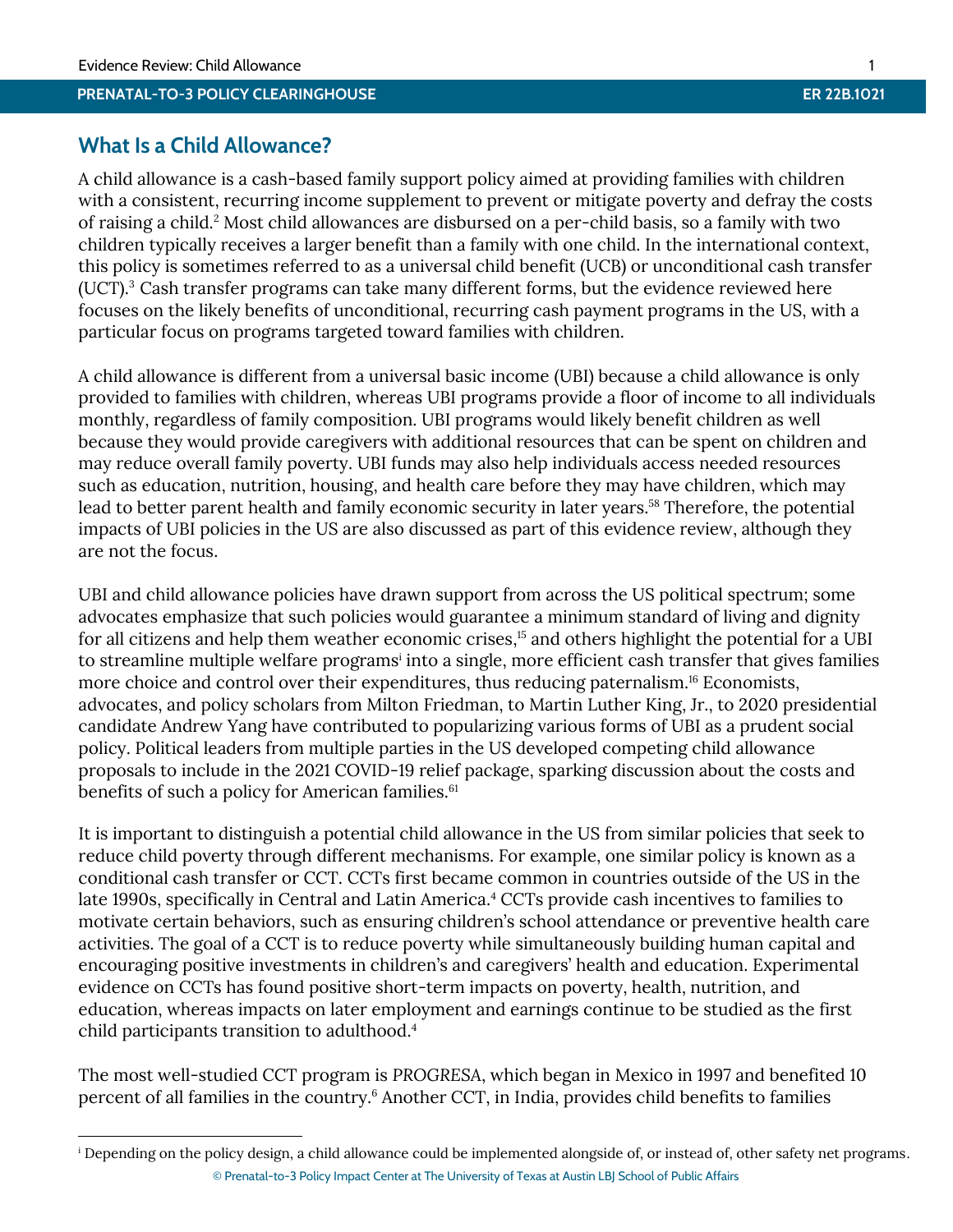#### **PRENATAL-TO-3 POLICY CLEARINGHOUSE ER 22B.1021**

with daughters upon milestones such as school graduation and immunizations, with the goal of addressing gender inequities[.](#page-19-1)<sup>3</sup>Conditional cash transfers have been provided in experimental programs in the US as well. A randomized trial called Family Rewards, originally begun in 2007 with a follow-up iteration in 2011, provided participating families in New York City, New York and Memphis, Tennessee with cash incentives for doctor's visits, school attendance, and other child investment activities.[39](#page-21-1) Some outcomes, such as poverty, material hardship, and dental care receipt, showed improvements, but fewer positive impacts were found for other health and education outcomes.[39](#page-21-1)

Alaska is the only state in the US that currently has a permanent state-level policy resembling a child allowance or UBI, called the Alaska Permanent Fund Dividend. However, this dividend was not originally intended to be an anti-poverty tool<sup>ii</sup> (although it has measurably reduced poverty in the state $^{50,53}$  $^{50,53}$  $^{50,53}$  $^{50,53}$ ), and it is not targeted at families with children. $^{56}$  $^{56}$  $^{56}$  Rather, funds from the investment revenues produced by Alaska's oil reserves have been provided to every individual resident (including children) since 1982, as long as the individual has lived in Alaska for at least 1 year. Parents can claim the dividend on each dependent child's behalf, and some scholars have argued that the state should ensure that the dividends awarded to parents in a child's name are actually spent on children.<sup>[56](#page-22-7)</sup> Currently, no such requirements exist. The payment level can change each year (as it is tied in part to the performance of stocks), and in past years it has reached as high as \$2,000 per person, but for 2021 the dividend will offer approximately \$1,100 per person.<sup>[85,85](#page-23-1)</sup> The Alaskan payment is considered taxable income, whereas child benefits in many countries, such as Canada, are not taxed.

In the US, a permanent statewide or federal unconditional child allowance policy has never been implemented, but rather a patchwork of employment-based and tax-based policies comprises the country's anti-poverty social safety net.<sup>[22](#page-20-2)</sup> However, this patchwork leaves many of the lowestincome families without needed resources. For example, the US's primary cash assistance program, Temporary Assistance for Needy Families (TANF), reaches fewer and fewer families each yea[r.](#page-19-4)<sup>7</sup> According to the Center on Budget and Policy Priorities, TANF reached 68 percent of families with children in poverty in 1996, but in 2019 the program reached just 23 percen[t.](#page-19-5)<sup>8</sup> The program only supports approximately one in five families in poverty who have an infant or toddler[,](#page-19-6) $9$  and in 14 states, TANF only reaches one in ten families in povert[y.](#page-19-4) <sup>7</sup> Because TANF is awarded as a block grant from the federal government, states have considerable control over their TANF rules, and the percentage of families in poverty with infants or toddlers who benefit from the program varies widely from state to state*—*from 88.2 percent (in the District of Columbia) to 2.7 percent (in Idaho).<sup>[9,](#page-19-6)[88](#page-23-2)</sup> The value of benefits also varies across states, with families receiving less than approximately \$350 per month in 18 states.<sup>[10](#page-19-7)</sup>

In addition, TANF benefits are limited to 60 months total over a lifetime and states must enforce work participation requirements for portions of their caseloads. [11](#page-20-3) Depending on state policy, individuals may lose their TANF benefits if they are not engaged in work- or education-related activities for a certain number of hours per week. The federal government requires that at least half of the families receiving TANF assistance in a state engage in a work or training activity for at least

ii The creator of the dividend, former Governor Jay Hammond, stated that it was "a means of ensuring that everyone benefitted from oil production on state-owned lands" (p. 89).<sup>[56](#page-22-7)</sup>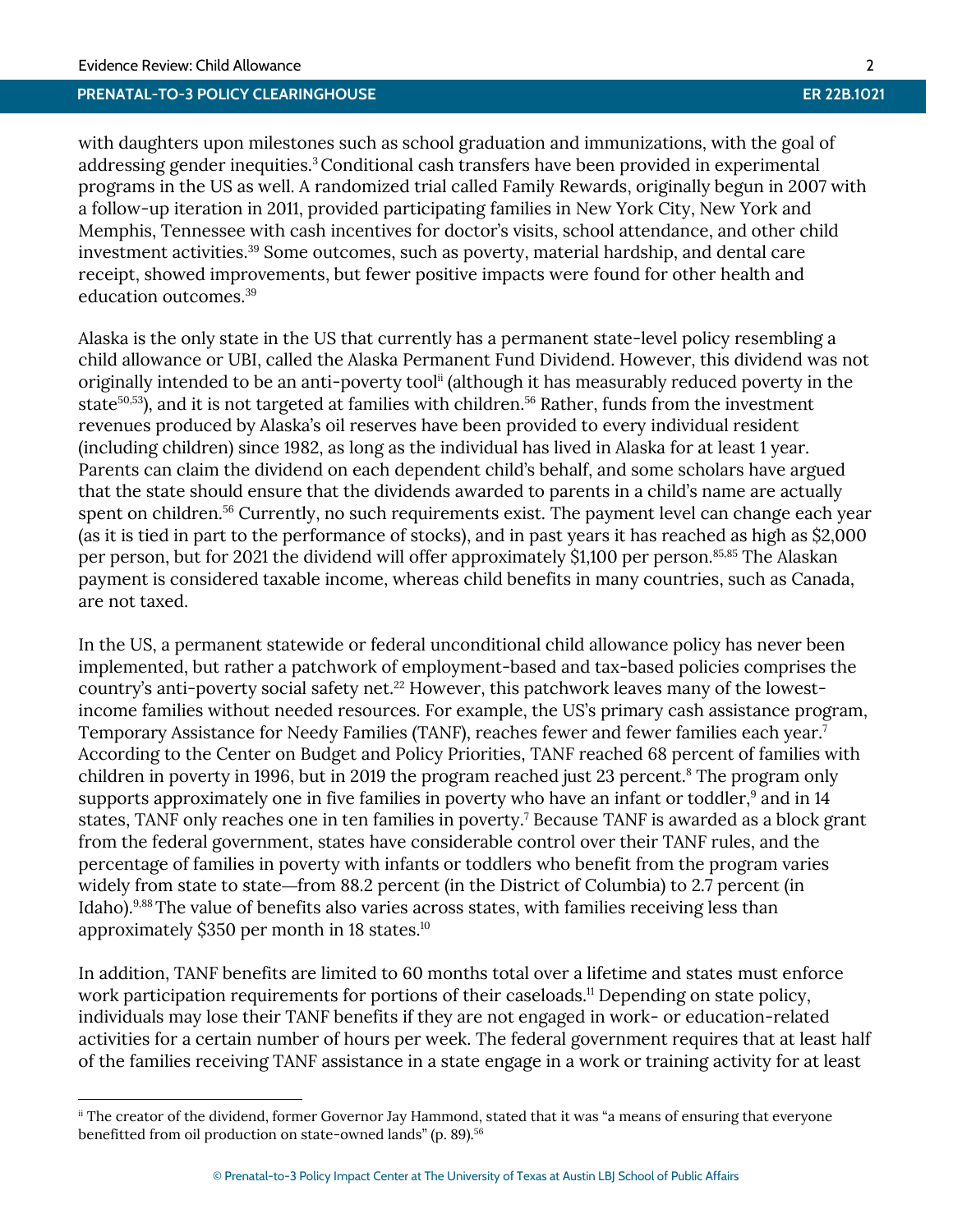#### **PRENATAL-TO-3 POLICY CLEARINGHOUSE ER 22B.1021**

20 to 30 hours per week.<sup>[11](#page-20-4)</sup> States determine which individuals on their caseloads must participate in these activities. Many of the US's other anti-poverty programs are tied to work as well; the federal and state earned income tax credits (EITCs) reward earned income with a refundable<sup>ii</sup> tax credit that has been shown to successfully incentivize employment, increase earnings, and improve health outcomes among families in poverty.<sup>iv</sup>

The US child tax credit is another anti-poverty tool that has historically excluded the lowest-income families. Prior to the passage of the American Rescue Plan Act (ARPA) in March 2021, families with annual earnings of less than \$2,500 were ineligible for the credit. [12](#page-20-5) In the previous version, before ARPA, the US child tax credit eliminated up to \$2,000 in federal income tax liability per child under age 17 and was refundable up to \$1,400 per child for those whose tax liability was less than the full credit amount but who earned at least \$2,500. $^{\rm v,13}$  $^{\rm v,13}$  $^{\rm v,13}$  Families could receive a nonrefundable credit of \$500 per child ages 17 and 18, as well as for dependents who were full-time students if they were ages 19 to 24.[13](#page-20-6)

ARPA included a temporary expansion to the child tax credit that transforms the credit to more closely resemble a child allowance, and the expansion has the potential to become permanent.<sup>[64](#page-22-8)</sup> Beginning in July 2021 and lasting for at least 1 year, families with children are eligible to receive a child tax credit totaling up to \$3,600 annually for children ages birth to 5 and up to \$3,000 for children ages 6 to 17. [64](#page-22-8) This policy represents an increase from the previous cap of \$2,000 for all children regardless of age, it is newly inclusive of children age 17, and families are no longer subject to the \$2,500 earnings minimum to receive a refund.

Another key improvement is that the federal child tax credit is now fully refundable, whereas previously, only up to \$1,400 could be returned to families who had less than the full credit amount of \$2,000 in tax liability.<sup>[64](#page-22-8)</sup> In addition, half of the benefit will be disbursed through monthly checks from July 2021 through December 2021, and the remaining portion will be provided at tax filing time in 2022 (unless families opt to receive the full amount at tax filing time). The full expanded benefit (the additional \$1,000 or \$1,600 beyond the previous \$2,000 cap) is available to single heads of household up to an adjusted gross income of \$112,500, and for married parents up to \$150,000.<sup>[64](#page-22-8)</sup> Single parents with an adjusted gross income of up to \$200,000, or couples with children making up to \$400,000, can continue to receive the original \$2,000 child tax credit (with refundability up to \$1,400). The credit phases out after those thresholds. The credit does not count as taxable income, so the additional resources do not count against families' eligibility for other public assistance programs, such as SNAP benefits.

A permanent child allowance could build upon the US's current anti-poverty programs, including the child tax credit expansion, by continuing to offer universal and recurring income support covering all families, including those out of work, and offering benefits throughout the year, rather than just once at the annual tax filing time. A permanent child allowance in the US could be designed in a number of ways, and the international context provides a variety of models to consider in addition to the current child tax credit expansion. For example, Denmark pays its benefit quarterly, whereas Canada provides its benefit each month[.](#page-19-1)<sup>3</sup> In Austria, the benefit is paid to

iii Whereas the federal EITC is refundable, only some states have refundable state-level credits, and others offer nonrefundable credits.

iv See th[e State EITC Evidence Review in the Prenatal-to-3 Policy Impact Center Clearinghouse.](https://pn3policy.org/policy-clearinghouse/state-earned-income-tax-credit/)

<sup>v</sup> The refundable portion of the pre-ARPA child tax credit was formally known as the "Additional Child Tax Credit" or ACTC.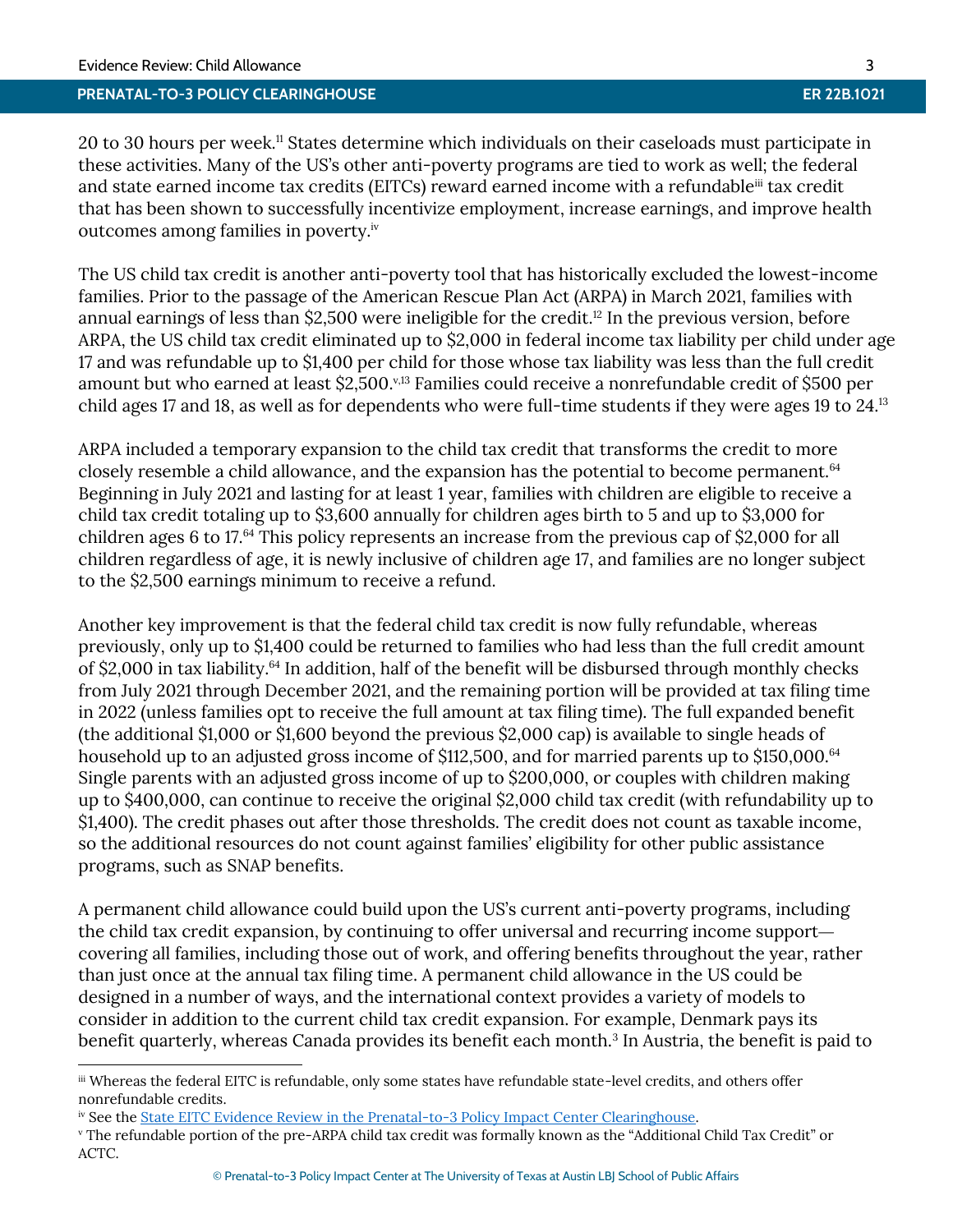## **PRENATAL-TO-3 POLICY CLEARINGHOUSE**

all resident children up to age 18 and can be extended to age 24 for young adults in training or education, whereas in Finland, the benefit is paid up to age 17[.](#page-19-1)<sup>3</sup> The value of the benefit also varies, from 2 percent of the average wage in countries such as Estonia, the Netherlands, and Norway, up to 7 percent of the average wage in Ireland[.](#page-19-1)<sup>3</sup>

## *Who Is Affected by a Child Allowance?*

If a child allowance were implemented as a universal policy, as it is in most countries that have such a program, the benefit would impact all (or almost all) families with children.<sup>vi</sup> In 2020, 3.6 million babies were born to parents in the US.<sup>[57](#page-22-9)</sup> A child allowance would benefit these children and their families beginning in the infant and toddler period and throughout childhood. Such a policy would have the greatest impact on families in or near poverty, because the benefit would represent a greater percentage of income. The US currently has one of the highest child poverty rates (under age 18) among wealthy countries, at approximately 16.1 percent based on 2020 Census data released in September 2021.<sup>[5,v](#page-19-8)ii</sup> This figure represents an increase from 2019 (when the rate stood at 14.4%).

A permanent child allowance may have particularly beneficial effects for families of color, who are disproportionately affected by poverty and financial hardship in the US.<sup>[14](#page-20-7)</sup> For example, the most recently released Census data show that 9.9 percent of White, non-Hispanic children (under age 18) lived in poverty in 2020, compared to 27.7 percent of Black, non-Hispanic children, 8.4 percent of Asian, non-Hispanic children, and 23.1 percent of Hispanic children.<sup>[5,v](#page-19-8)iii</sup>

Families with young children may benefit most from a child allowance policy because their poverty rates are generally greater than those with older children. [32](#page-20-8)As of publication, the most recent available poverty data disaggregated by child age reflect poverty rates for children in 2019. Among infants and toddlers in the US (under age 3), 18.3 percent lived in poverty in 2019 and these figures varied by race and ethnicity (11.2% of White infants/toddlers, 34.2% of Black infants/toddlers, 25.0% of Hispanic infants/toddlers, and 16.1% of infants/toddlers of other races).<sup>[51](#page-21-3)</sup> Poverty rates are also highest among children in families headed by single mothers, who could benefit significantly from a child allowance[.](#page-19-8) 5

According to analyses by the Center on Budget and Policy Priorities and other groups, over 90 percent of children in the US are eligible for the recent child tax credit expansion, ranging from 76 percent of children in the District of Columbia to 96 percent of children in Mississippi.<sup>[65,](#page-22-10)[66](#page-22-11)</sup> The expansion is expected to lift 4.1 million children out of poverty, including 1.2 million Black children and 1.7 million Hispanic/Latino children, cutting child poverty by over 40 percent overall.<sup>[65](#page-22-10)</sup> Preliminary analyses of the effects of the first payments are presented later in this review.

vi Some countries, including Canada, phase out the benefit at the highest levels of family income, and about 90 percent of families are eligible to receive the benefit in Canada.<sup>[89](#page-23-3)</sup>

vii This figure is from the US Census Bureau's September 2021 release and it represents the Official Poverty Measure. The Supplemental Poverty Measure (SPM) considers additional expenses, tax credits, and benefits that the Official Poverty Measure does not consider. The 16.1 percent figure is based on the US Census Bureau's 2020 Current Population Survey. The Supplemental Poverty Measure estimates the child poverty rate at 9.7 percent for children under age 18 in 2020, which represents a decrease in that figure from 12.6 percent in 2019.

viii These data come from Table B-5 of the US Census Bureau's 2021 data release of 2020 poverty rates: "Poverty Status of People by Age, Race, and Hispanic Origin: 1959 to 2020," using the categories of "White Alone, Not Hispanic," "Black Alone," "Asian Alone," and "Hispanic, Any Race."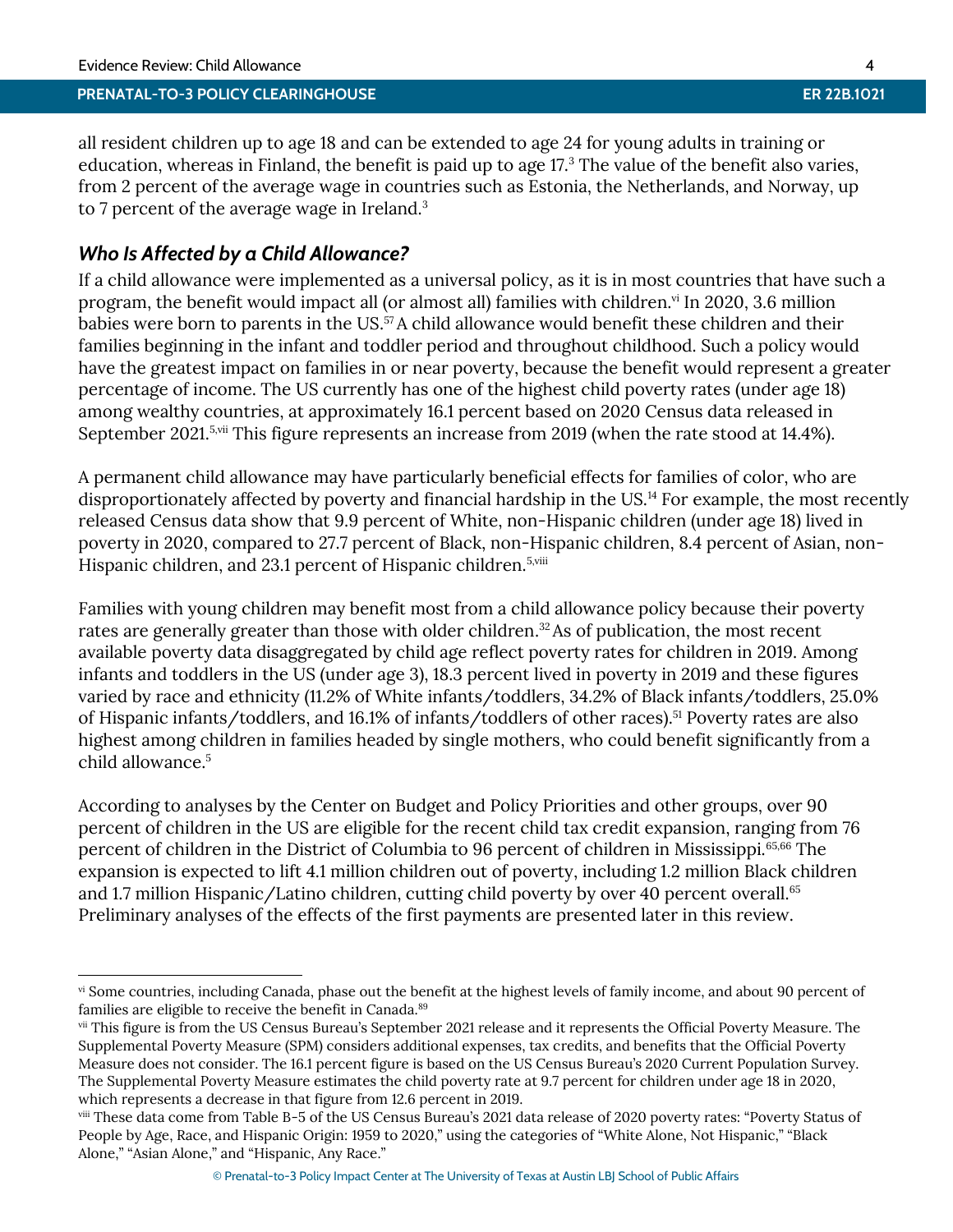## *What Are the Funding Options for a Child Allowance?*

Child allowance policies can be funded in a variety of ways. Some countries, including Denmark, Estonia, and Finland, finance their child benefits through general tax revenue, whereas in others, including Brazil and Iran, revenue from specific taxes or resources is earmarked to fund the child benefit[.](#page-19-1)<sup>3</sup> Canada funds its child benefit through federal revenue, and some provinces fund their own supplements to the benefit as well.<sup>[43](#page-21-4)</sup> In the US, revenues from Alaska's oil reserves fund the state's universal income supplement, the Permanent Fund Dividend, but it would be difficult to replicate this mechanism in states without lucrative natural resources.

Some proposals recommend implementing a child allowance as a replacement for, not an addition to, other safety net programs. For example, the child allowance could be funded in part by eliminating or reducing programs such as the Supplemental Nutrition Assistance Program (SNAP), the child tax credit, public housing vouchers, or TANF, and providing families with the cash directly. However, it would be critical to ensure that families' total resources would not decrease as a result of such a consolidation, as this could potentially exacerbate poverty rather than alleviate it.

As mentioned, the federal government passed a significant temporary expansion to the child tax credit in March 2021 as part of the COVID-19 stimulus package, such that the credit now closely resembles a child allowance given the monthly disbursement option and full refundability. [64](#page-22-8) The expansion to the child tax credit could be renewed or modified in future years, and new sources of funding for a more permanent child allowance may be considered depending on the success of the expansion.

## **Why Should a Child Allowance Be Expected to Impact the Prenatal-to-3 Period?**

The research is clear that money matters for children's wellbeing and achievement, and having sufficient household resources is particularly important in the infant and toddler years.<sup>[17](#page-20-9)</sup> Research shows that young children growing up in poverty may experience chronic, toxic stress that can hinder optimal brain development, and the most sensitive period of brain development occurs during the first 3 years of life.[19](#page-20-10) Greater income allows parents to better meet children's basic needs (e.g., access to proper nutrition, safe and clean housing, and health care when needed), and financial stability may also reduce parental stress, leading to more nurturing child-parent relationships and reducing the likelihood of adverse experiences in the household.<sup>[18](#page-20-11)</sup> The child development literature describes the two primary mechanisms by which income can improve children's outcomes as the "resources channel" and the "family process channel."[43](#page-21-4) A child allowance could theoretically support both mechanisms, leading to better outcomes for infants and toddlers.

A child allowance provided monthly would guarantee a minimum level of resources for families in poverty to support their children and would supplement earned income for parents in the workforce. The universal nature of the child allowance would ensure that families with the lowest earnings would not be excluded from the social safety net, and such a policy would be free of the stigma that accompanies some means-tested programs because the allowance would be provided to families of various income levels. The monthly, rather than lump-sum, disbursement schedule could be beneficial for helping families smooth their consumption and "make ends meet throughout the year," according to an analysis of periodic payments for the earned income tax credit by the Brookings Institution (p. 3). [54](#page-22-12)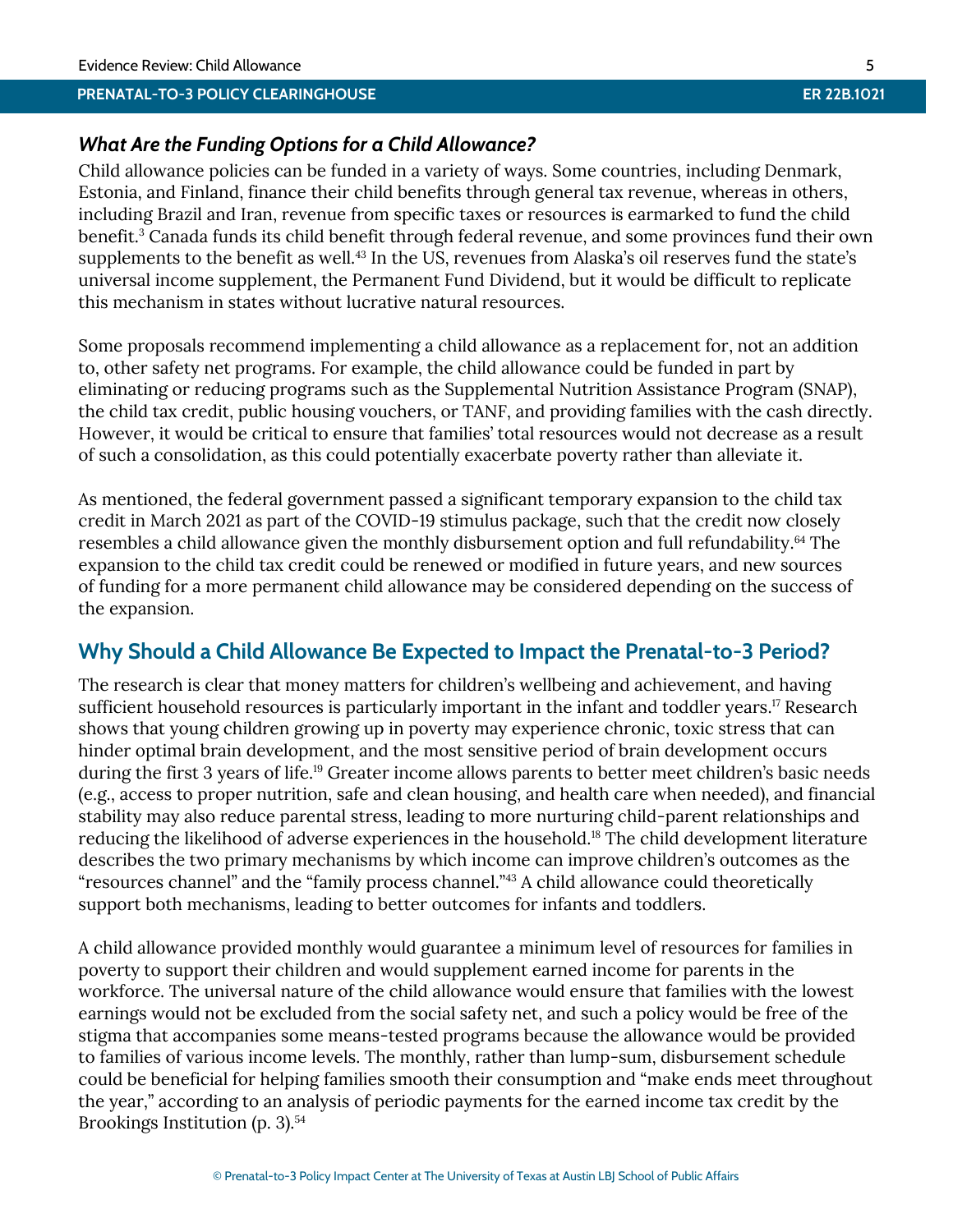Child allowance policies are sometimes discussed alongside the concept of a universal basic income (UBI), which is typically provided to all individuals regardless of family structure. Although the policies are similar in that they involve cash transfers to supplement income, the main motivations behind each are distinct. A UBI is often touted as a response to a changing labor market, with the possibility of widespread automation threatening employment and economic security for many families. A child allowance policy is more often discussed as a direct response to child poverty, in the same way that Social Security was able to target and significantly reduce poverty among the elderly as a specific vulnerable group. A child allowance may be more effective than a UBI for boosting investments in children (even though both are cash payments that would be provided to parents) because of the "labelling effect."[20](#page-20-12) As one scholar writes, "money is mentally assigned to particular forms of consumption based on how it is acquired," and therefore, a payment made explicitly to or for children may be more likely to be spent in ways that directly benefit them (p. 17). [20](#page-20-12) However, a child allowance policy may work in concert with a broader UBI policy.

One of the most common objections to unconditional cash transfers is that they may disincentivize work, leading to lower labor force participation and producing negative ripple effects for the economy and household earnings.<sup>[21](#page-20-13)</sup> However, other arguments claim that the additional income could lead to greater demand for goods and services, increasing economic activity.<sup>[21](#page-20-13)</sup> Still others predict that most people would continue to work not just to meet a floor of income, but because of the meaning or satisfaction they derive from the work.<sup>[33](#page-20-14)</sup> In addition, the payments proposed in most child allowance and UBI experiments provide less than the amount workers could earn from full-time work, so many workers may continue to participate in the labor force even in the presence of a guaranteed minimum income. The labor supply response may depend on the level of the guaranteed income and the share of earned income that the benefit may supplant for various workers.

Decades of research in the field of child development have made clear the conditions necessary for young children and their families to thrive[.](#page-19-9)<sup>1</sup> These conditions are represented by our eight policy goals, shown in Table 1. Given the importance of income for so many indicators of wellbeing, a child allowance policy is likely to lead to improvements in all eight of the policy goals in the table.

© Prenatal-to-3 Policy Impact Center at The University of Texas at Austin LBJ School of Public Affairs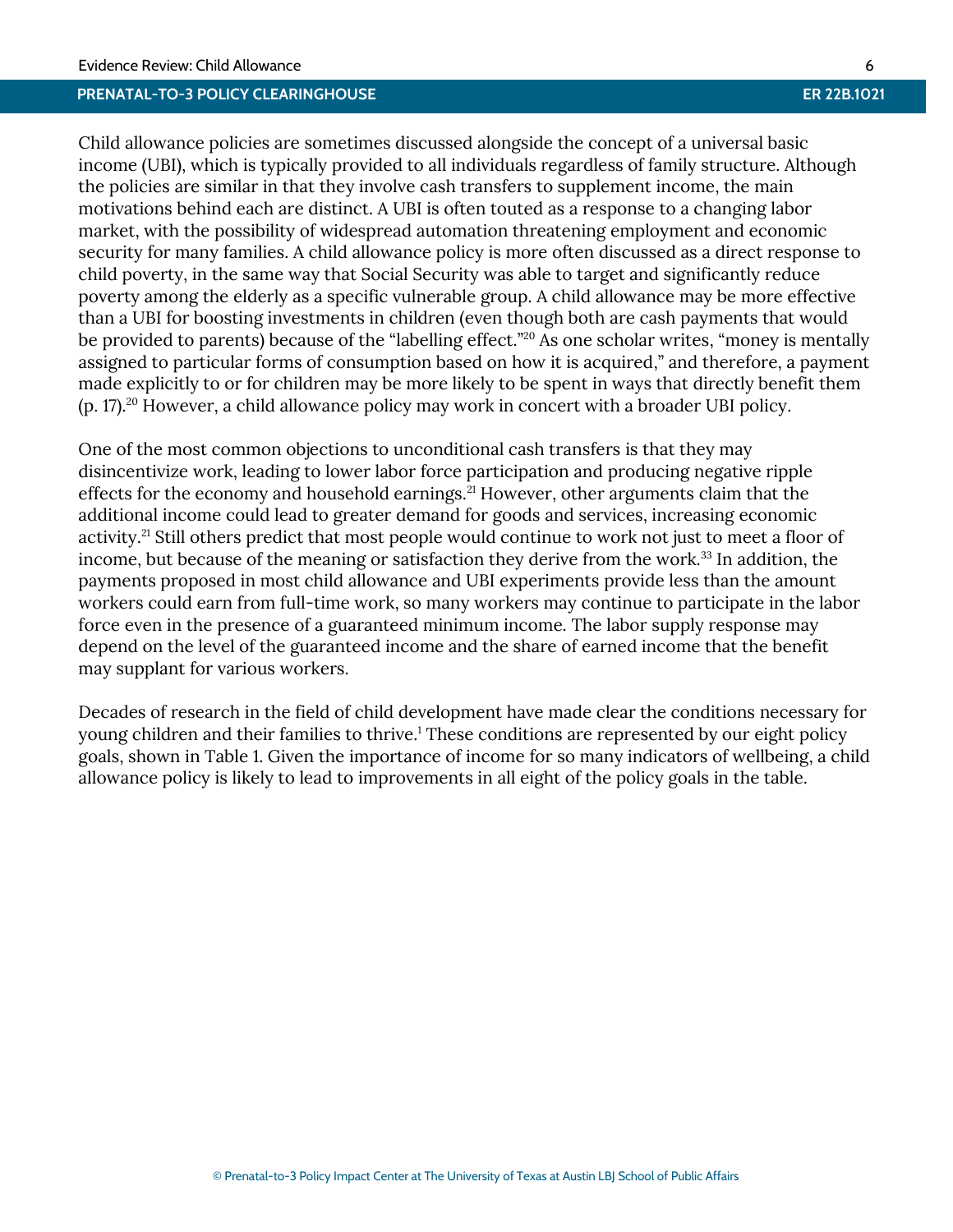## *Table 1: Policy Goals Theoretically Aligned With a Child Allowance*

| Aligned | <b>Policy Goal</b>                                   |
|---------|------------------------------------------------------|
|         | <b>Access to Needed Services</b>                     |
|         | Parents' Ability to Work                             |
|         | <b>Sufficient Household Resources</b>                |
|         | Healthy and Equitable Births                         |
|         | Parental Health and Emotional Wellbeing              |
|         | Nurturing and Responsive Child-Parent Relationships  |
|         | Nurturing and Responsive Child Care in Safe Settings |
|         | Optimal Child Health and Development                 |

## **What Impact Does a Child Allowance Have, and for Whom?**

The expanded US child tax credit was only recently implemented, and evidence on its impacts is just beginning to be published. [74,](#page-22-1)[75](#page-23-0) Strong causal studies of cash transfer programs in Alaska and North Carolina, however, provide insight into how child allowances may affect child and parent outcomes in the US. [29,](#page-20-15)[50](#page-21-2) In addition, rigorous simulations conducted by research groups at The Century Foundation, Columbia University, and the National Academies of Sciences, Engineering, and Medicine (NASEM), among others, have provided estimates for how a child allowance could impact child poverty and family economic security in the US.<sup>[2,](#page-19-10)[34,](#page-21-5)[35,](#page-21-0)[49](#page-21-6)</sup> This research is discussed below, grouped by the six policy goals for which evidence is currently available: Parents' Ability to Work, Sufficient Household Resources, Healthy and Equitable Births, Parental Health and Emotional Wellbeing, Nurturing and Responsive Child-Parent Relationships, and Optimal Child Health and Development.<sup>ix</sup>

## *Parents' Ability to Work*

 $\overline{a}$ 

Critics of basic income proposals often emphasize the potential for such policies to depress labor force participation, given that individuals would receive payments regardless of employment status and the transfers could supplant earned income. [36](#page-21-7) Existing evidence on the impact of child allowance policies from observational studies, quasi-experimental studies, and the international context suggests that these policies do not meaningfully depress labor force participation. For example, a survey of over 1,500 parents in July 2021, before the first expanded child tax credit payments were disbursed, found that 94 percent of parents planned to work the same amount or more after receiving the credit. [83](#page-23-4)

ix Unlike most of the other evidence reviews in the Prenatal-to-3 Policy Clearinghouse, this evidence review does not yet include an Evidence of Effectiveness table with lettered studies (indicating strong causal studies that speak directly to the impacts of the policy on the eight prenatal-to-3 policy goals) because no state-level child allowances have been implemented in the US. The effects of similar policies are discussed throughout the review, however.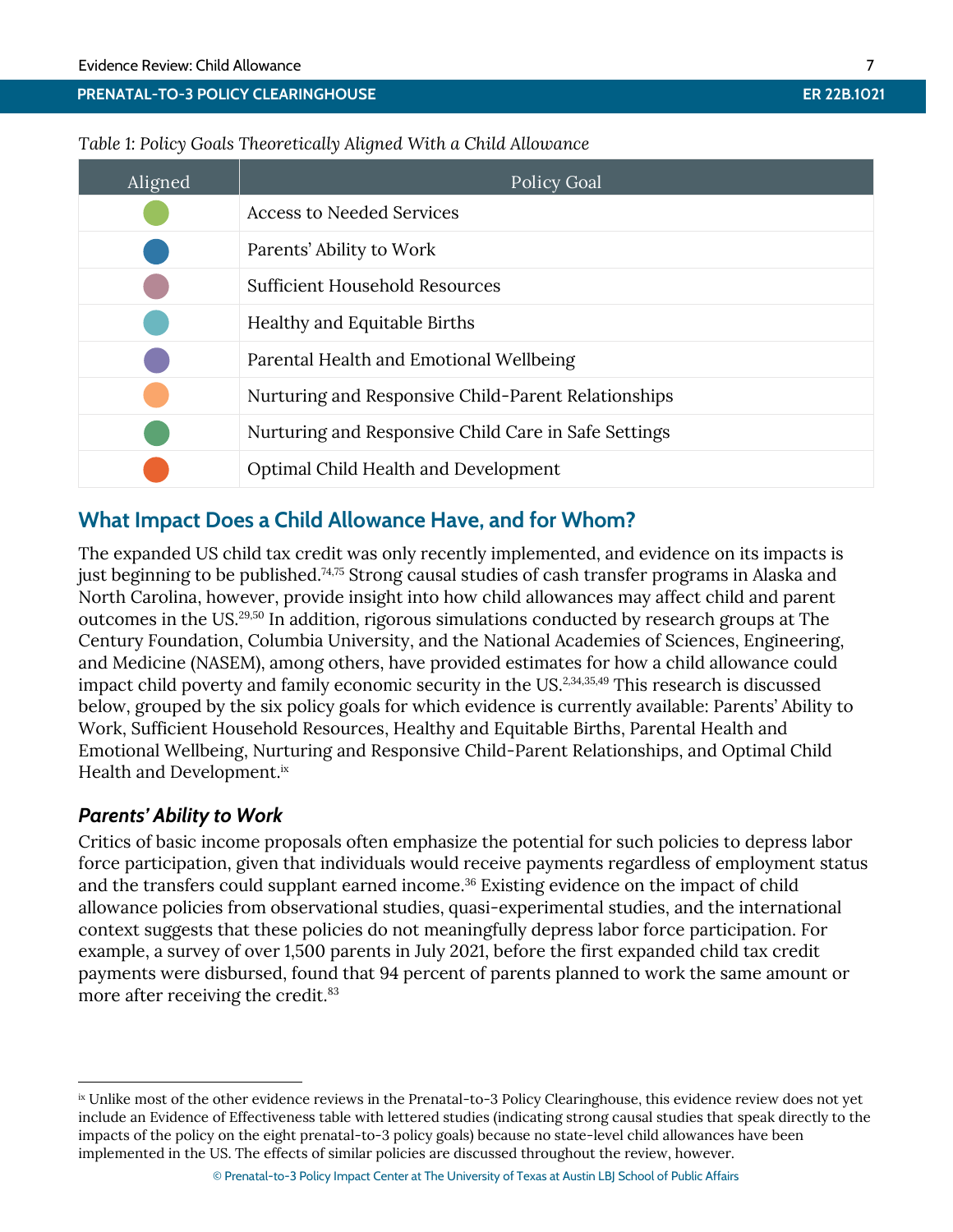#### **PRENATAL-TO-3 POLICY CLEARINGHOUSE ER 22B.1021**

Evidence from Alaska's Permanent Fund Dividend and from a cash transfer study in North Carolina, in addition to international experiences with child benefits, also suggests that sizeable reductions in labor force participation are unlikely.<sup>[21,](#page-20-13)[29](#page-20-15)</sup> For example, a 2010 study took advantage of a natural experiment in North Carolina in which a casino was opened on the Eastern Cherokee reservation, and portions of the profits were provided every 6 months to Native American families (all adult tribal members received the payment, regardless of family composition and income), but not to the non-Native American families in the same 11 counties.<sup>[29](#page-20-15)</sup> These groups formed the treatment and control groups, providing an opportunity to examine the effects of an external source of income on child and family outcomes. Although the additional income led to improved educational and social outcomes for youth in the treatment group, the authors did not find significant differences<sup>x</sup> in parental employment, suggesting that "households do not alter their labor participation in response to this additional household income" of roughly \$3,900 per year (p. 92).<sup>[29](#page-20-15)</sup> This finding counters the common objection to cash transfers that predicts depressed labor force participation.

A 2020 working paper examined the impacts of Alaska's dividend on employment and work hours for both men and women.<sup>[21](#page-20-13)</sup> The authors found that the additional income in the economy increased demand for labor, especially in service and retail sectors. For men, each additional \$1,000 in dividend funds increased the probability of employment by 1.7 percentage points (from a baseline employment rate of 87%). [21](#page-20-13) Meanwhile, the \$1,000 increase had no effect on the probability of women's employment overall, but was linked to a modest decrease of about 1.3 hours worked per week (on average) among those who remained in the labor force immediately after the dividend was distributed. Among women with children under age 5, the effect was a decrease of 2.1 hours worked per week. The authors did not measure how this time was re-allocated, but they posited that some of the time may have been invested in children, which could potentially have positive impacts on children's development. This study offers evidence that basic income policies may actually increase employment among some groups because of the increase in the demand for goods and services, and the increase in demand may outweigh any negative impacts on labor supply or work hours among groups such as women with young children.

A second recent study of Alaska's dividend also found no adverse effects on employment overall and found a 1.8 percentage point increase in part-time work.<sup>[36](#page-21-7)</sup> The authors determined that this increase was not attributable to workers reducing their hours (or leaving full-time positions), but rather reflected new entrants into part-time positions. Similar to the first study, the authors explained that the evidence suggests the dividend increased demand for goods and services in Alaska's economy.

International research suggests very small and mixed effects of universal child benefits on parental employment in higher-income countries. For example, evidence from a study of Germany's 1996 child benefit reform revealed that on average, mothers with a working partner reduced their own weekly work time by about 1 hour after the reform (conditional on employment), but their employment rates did not change.<sup>[30](#page-20-16)</sup> The study found that single mothers saw an increase of 2.9 percentage points in employment alongside a decrease of 0.8 hours worked per week (on average).

<sup>x</sup> An impact is considered statistically significant if p≤0.05. Results with p-values above this threshold are considered null or nonsignificant.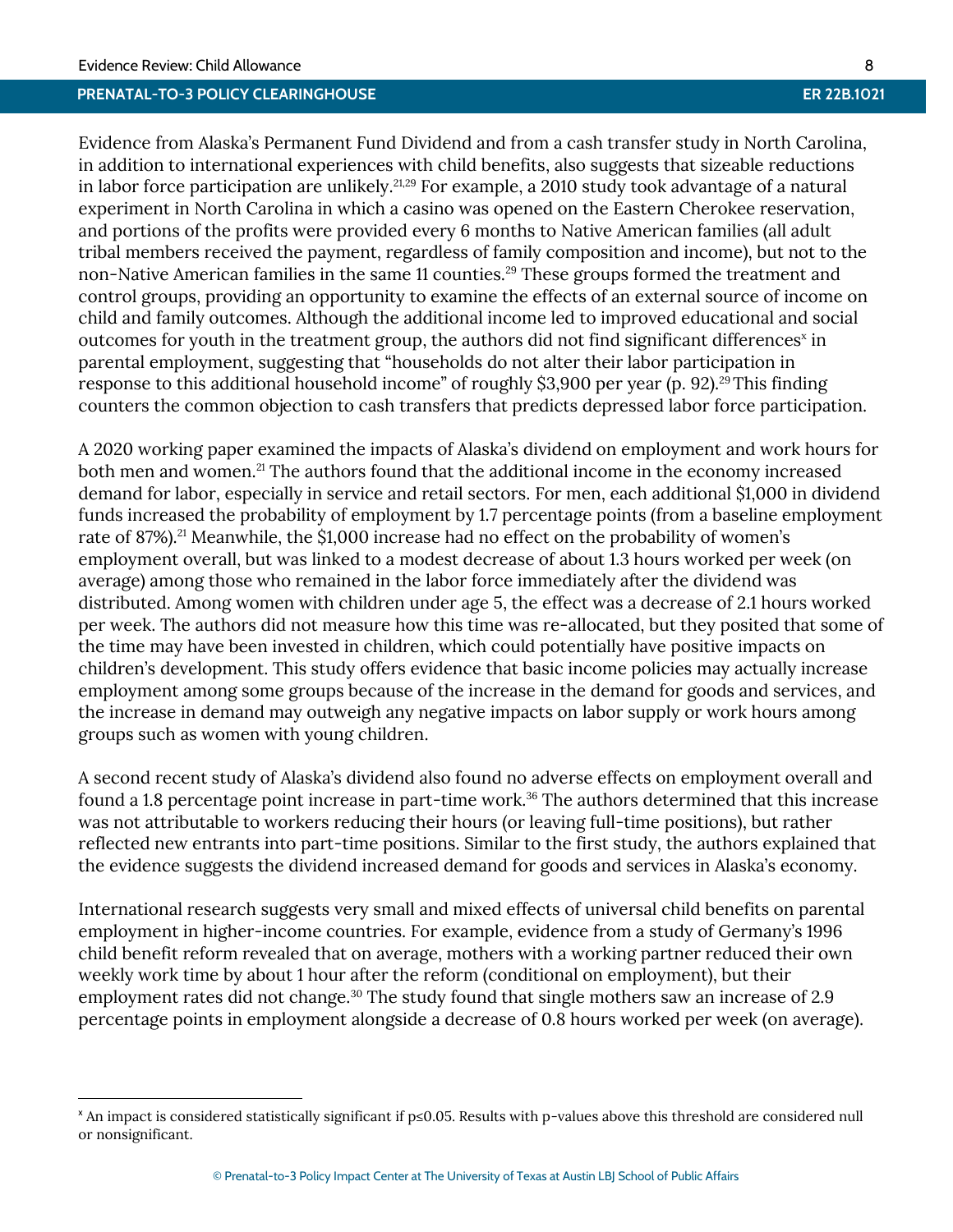Research on Canada's benefit found small reductions in mothers' labor force participation (1 percentage point) and weekly hours worked (1 hour), and even smaller reductions for fathers (less than half a percentage point decline in labor force participation, and a 2.4-minute decline on average in weekly hours worked).<sup>[31,x](#page-20-17)i</sup> The effects were greatest among mothers and fathers with lower educational attainment, who saw a 3.2 percentage point decline and a 1.1 percentage point decline in labor force participation, respectively.

As a corollary to the concerns about a child allowance or UBI disincentivizing work, some arguments anticipate that a reduction in earned income would offset some of the positive effects of cash transfers. However, evidence from studies on unearned income in the US (including studies on lottery winners) suggests that the effects would be small.<sup>[36](#page-21-7)</sup> Evidence from a number of studies on cash transfers converge on an income effect of about -0.1, which suggests that "a 10 percent increase in unearned income will reduce earned income by about 1 percent" (p. 1).<sup>36</sup>

## *Sufficient Household Resources*

By design, a child allowance policy is intended to directly impact the policy goal of sufficient household resources for families with children by providing a reliable source of supplemental income. Available evidence suggests that cash transfer policies and child tax credits may significantly reduce child poverty and food insecurity.

## **Initial Findings from Analyses of the 2021 Enhancement of the Federal Child Tax Credit**

Analyses of the US Census Bureau's Household Pulse Survey, which collected responses from families before and after the disbursement of the first monthly child tax credit checks in July 2021, found that the expanded credit was associated with reductions in family financial hardship.<sup>[74](#page-22-1)</sup> In particular, researchers found a 7.5 percentage point (or 25%) drop in food insecurity after the disbursement of the first credit payment in households with children with incomes of \$35,000 per year or less, relative to similar households with no children, who served as the comparison group.<sup>[74](#page-22-1)</sup>

Each \$100 increase in child tax credit benefits per family was associated with a 4 percentage point decline in families with children reporting food insecurity.<sup>[74](#page-22-1)</sup> The analysis did not find significant effects on the likelihood of having difficulty paying household expenses or paying rent or mortgages, but significant effects may appear in future analyses once families have received subsequent installments of the recurring payments. Data from the survey also revealed that families who received the first monthly child tax credit payments spent the funds primarily on food, essential bills, and clothing for their children.[78](#page-23-5) Families also reported using the funds to pay down debts or to build savings.<sup>xii</sup>

One analysis found that higher-income families were more likely to receive the first two payments than lower-income families, indicating that further outreach to families who have not previously paid taxes is still necessary to ensure all eligible families benefit from the policy.<sup>[74](#page-22-1)</sup> The study also revealed disparate rates of receipt across race/ethnicity groups. Whereas 66 percent of children overall received the first or second payments of the credit, the breakdown by race/ethnicity revealed that 61

 $\overline{a}$ 

xi See Table 3, Panel A on p. 455 of the study.

xii The most commonly reported categories were, in order: food, essential bills, clothing, rent/mortgage, school expenses, pay down debt, savings/investment, child care, other, gifts/toys/recreation, tutoring/after-school programs, and charity/family support (p. 1).[78](#page-23-5)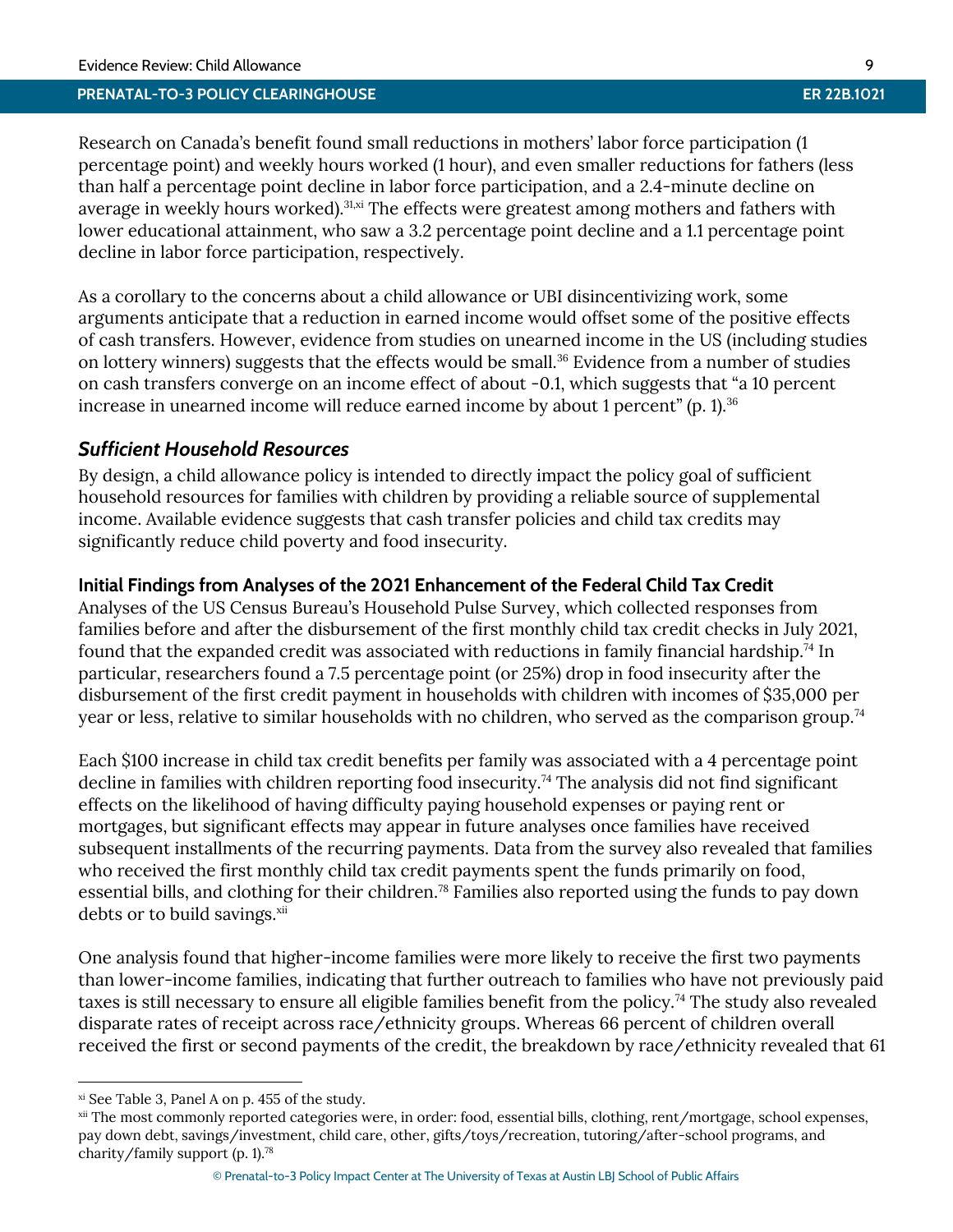percent of Latino/Hispanic children received the payments, 70 percent of Black children did, 61 percent of Asian children did, and 67 percent of White children received the payments. [74](#page-22-1) The authors described these figures as "general coverage rates and not take-up among the eligible" (p. 13).<sup>[74](#page-22-1)</sup> The Center on Budget and Policy Priorities found that although 60 million children have received payments already, an additional 4 million eligible children may be missing out because their families have not previously filed taxes or they have not used the non-filer portal available to claim the child tax credit.<sup>[80](#page-23-6)</sup>

In addition, an analysis of child poverty rates after the first installment of the expanded child tax credit in July 2021 found that pandemic-related financial relief, including the child tax credit, kept 6 million children out of poverty overall.<sup>[75](#page-23-0)</sup> The monthly child poverty rate<sup>xiii</sup> fell from 15.8 percent in June 2021 to 11.9 percent in July 2021 after the first payments were disbursed, and the authors noted that this change represents 3 million children lifted out of poverty through the credit alone.<sup>[75](#page-23-0)</sup>

Children experienced different impacts on poverty by race/ethnicity as a result of the child tax credit xiv: White children's poverty rate was 3 percentage points lower in July 2021 than it would have been without the credit (7.7% compared to 10.7%), Black children's poverty rate was 4.9 percentage points lower (18.4% compared to 23.3%), Latino/Hispanic children's poverty rate was 5.6 percentage points lower (16.8% compared to 22.4%), and Asian children's poverty rate was 2.9 percentage points lower (11.0% compared to 13.9%).<sup>[75](#page-23-0)</sup> Even with the credit, Black and Hispanic children continue to experience the highest poverty rates. As take-up of the credit among eligible families increases, Black and Hispanic children are likely to see greater reductions in poverty, as they were more likely to miss out on the first payments as a result of not having previously filed taxes.[75](#page-23-0)

Studies conducted prior to the distribution of the first payments estimated reductions in poverty from the expanded child tax credit that may be realized once families receive the full annual benefit (\$3,000 or \$3,600, depending on child age). A study by the Columbia University Center on Poverty and Social Policy estimated that the American Rescue Plan would reduce child poverty by 56 percent (or 7.5 percentage points) overall, with much of this reduction owed to the child tax credit expansion.<sup>[67](#page-22-2)</sup> The scholars estimated that the poverty rate among Black children would be reduced by 11.8 percentage points, for Hispanic children by 10.3 percentage points, for White children by 5.2 percentage points, and for Asian children by 5.6 percentage points. Despite the significant reductions in poverty for Black and Hispanic children, their poverty rates would still remain high even after accounting for the relief, standing at 9.7 and 9.2 percent, respectively. This analysis used the Supplemental Poverty Measure.

An August 2021 report by the Urban Institute estimated the impact of a permanent expansion of the child tax credit using 2018 data and found similar estimates for the reduction in child poverty.<sup>[73](#page-22-13)</sup> The report similarly found that the credit would have a greater impact on reducing poverty<sup>xy</sup> for Black and Hispanic children compared to White and Asian children.

 $\overline{a}$ 

xiii Using the Supplemental Poverty Measure, which considers taxes paid and government assistance received.

xiv Table 1 on p. 7 of the study provided the race/ethnicity data discussed here.

xv In terms of the percentage point reduction in the poverty rate.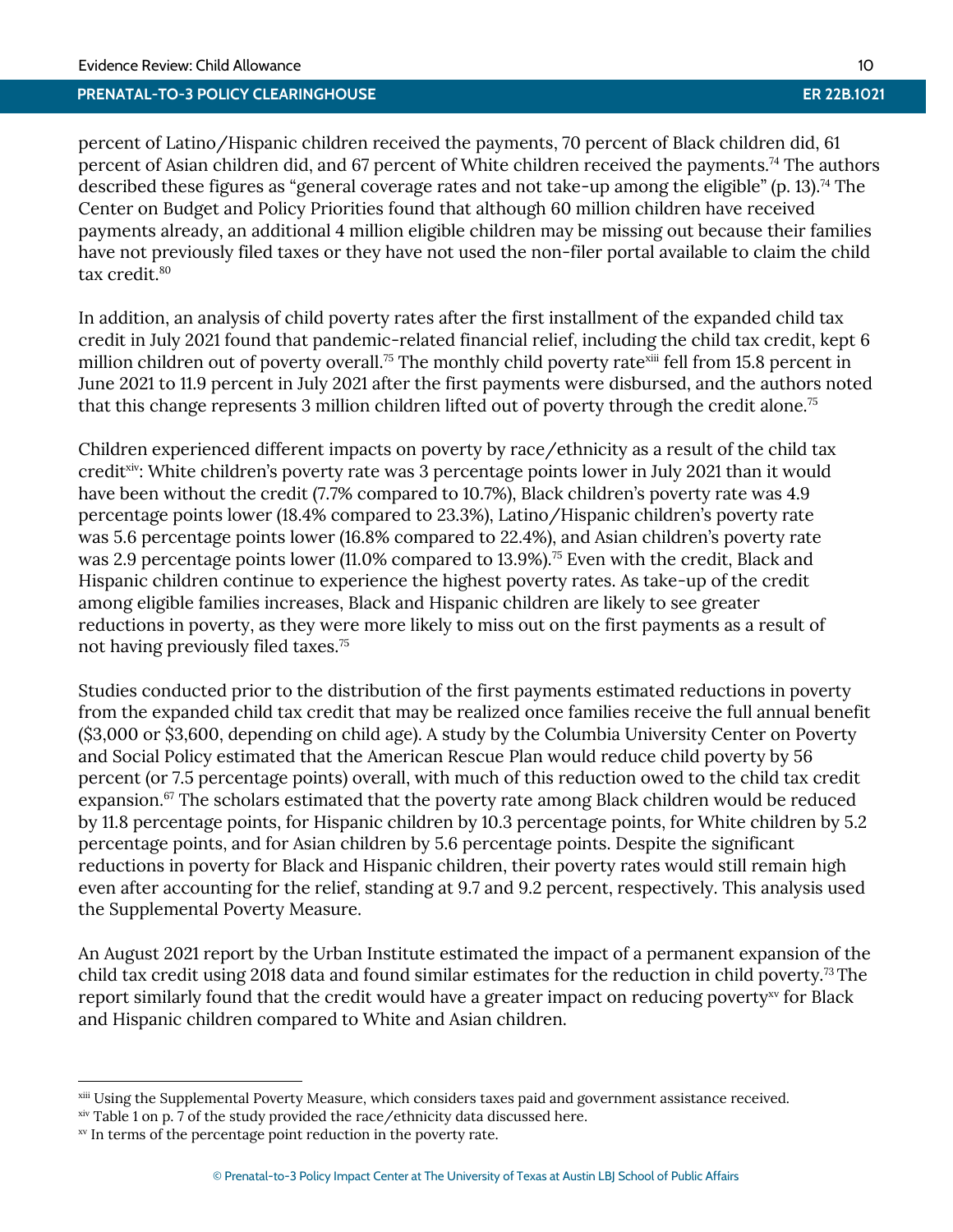## **The Impact of State-Level Child Tax Credits in the US**

In addition to the federal child tax credit, six states<sup>xvi</sup> have their own state-level child tax credits, although only two of the states have refundable child tax credits.<sup>[81](#page-23-7)</sup> The state credits are smaller in value than the federal credit; for example, Idaho's credit offers \$130 per child, and California's credit offers up to \$326 per child.<sup>[81](#page-23-7)</sup> A rigorous study found that compared to the EITC, SNAP, and TANF, state-level child tax credits have the smallest impact on poverty because the benefits are not targeted at families in poverty the way that the other programs are, and the benefits are often lower in value. [82](#page-23-8) However, the state child tax credit was found to boost children's resources-toneeds ratio<sup>xvii</sup> by between 0.5 to 1.3 percent, depending on the level of poverty that a family experienced before the credit was applied.<sup>[82](#page-23-8)</sup>

## **Evidence from Cash Transfer Programs in the US**

Evidence from Alaska's Permanent Fund Dividend (PFD) program also corroborates that unconditional cash transfers can mitigate poverty in the US. A 2016 working paper by researchers at the University of Alaska's Institute of Social and Economic Research determined that the PFD had reduced poverty rates in the state by 2.3 percentage points over the previous 5 years.<sup>[50](#page-21-2)</sup> This means that 25 percent more people would have lived in poverty in the state had it not been for the cash transfer. In particular, the transfer had strong anti-poverty effects for rural Native American individuals and for children. The authors estimated that without the PFD, the number of children living below the poverty threshold would rise by one-third.

Another study of poverty in Alaska with and without the PFD found that the benefit reduced poverty among residents from 11.4 percent to 9.1 percent, and for rural Native children, the poverty rate was reduced from 32.9 percent to 24.8 percent as a result of the dividend.<sup>[53](#page-22-6)</sup>

Another source of evidence for how universal cash transfers may affect child poverty is the distribution of stimulus payments to families in 2020 as part of the federal COVID-19 relief efforts. The first round of payments offered \$1,200 to adults and up to \$500 for eligible dependent children under age 17 (if households fell below certain income caps).<sup> $\pi$ </sup> The second round of payments provided checks for \$600 per child or adult. A third round of payments was disbursed in 2021, offering \$1,400 per adult or child (for this round, children age 17 were eligible). The most recent poverty data show that when the 2020 stimulus payments (and other government relief) were taken into account, child poverty (using the Supplemental Poverty Measure) dropped to 9.7 percent, down 2.9 percentage points from 12.6 percent in 2019.[76](#page-23-10) Analyses revealed that the stimulus payments were responsible for keeping 3.2 million children out of poverty in 2020.[76](#page-23-10)

## **Evidence From the International Context and From Simulations**

 $\overline{a}$ 

In the international context, universal child benefits in 15 OECD<sup>xviii</sup> countries have reduced poverty in households with children by up to 5 percentage points on average.<sup>[3](#page-19-1)</sup> Evidence from Canada, for example, supports the claim that universal child benefits can reduce family poverty.<sup>[46](#page-21-8)</sup> In the 2017 to 2018 Canadian benefit year, the child benefit reduced family poverty by 27 percent, keeping 277,000

xvi The states are California, Colorado (refundable, only available for children age 5 and younger), Idaho, New York (refundable but children must be over age 4), North Carolina, and Oklahoma.

xvii This measure represents the ratio of a family's resources, using the Supplemental Poverty Measure's methodology, to the SPM poverty threshold.

xviii The OECD is the Organization for Economic Cooperation and Development, an international group of 38 member countries focused on promoting trade and economic progress across the world.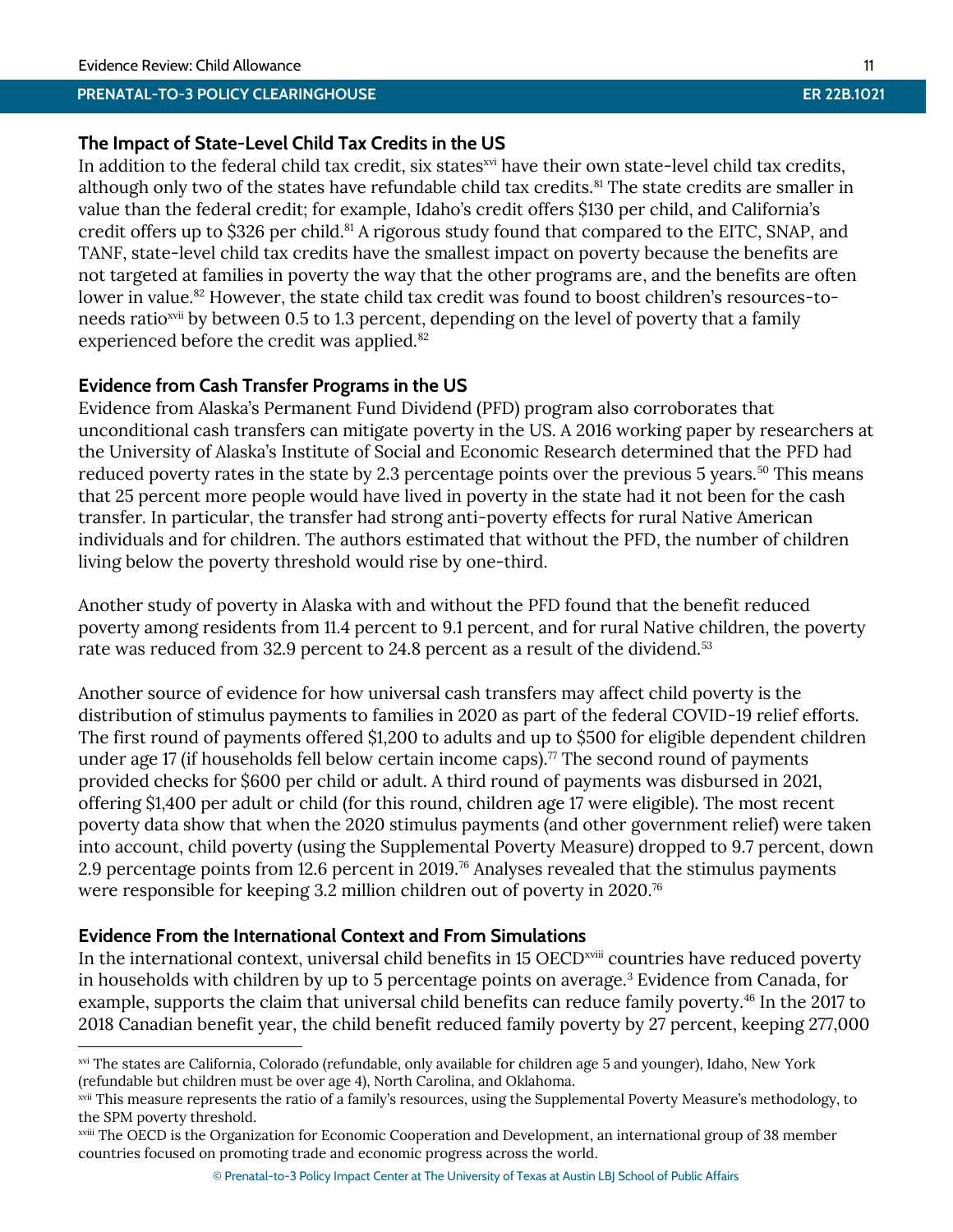#### **PRENATAL-TO-3 POLICY CLEARINGHOUSE ER 22B.1021**

families out of poverty.[46](#page-21-8) The benefit lifted 37 percent (or 131,600 total) of single-parent families above the poverty line. A 2021 working paper also examined the anti-poverty effects of the Canadian child benefit and found that the benefit reduced poverty among single-mother families by 5 percentage points from 2014 to 2018 relative to single women with no children, who served as the control group. [68](#page-22-14)The study identified no significant effects on labor force participation, whether in terms of employment status or hours worked.

Some critics of basic income policies have argued that the additional cash may be spent on "temptation goods," such as alcohol, tobacco, or unhealthy foods. However, a 2015 study of the Canadian child benefit found that spending increased on education, rent, food, transportation, and child care as a result of the policy, but decreased on items such as alcohol and tobacco.<sup>[44](#page-21-9)</sup> A 2014 review of global evidence on this issue, conducted by The World Bank, found that cash transfers either have no effect or are linked to significantly lower consumption of such "temptation goods."[45](#page-21-10) 

A number of simulation studies have estimated how a permanent child allowance in the US could impact poverty, especially in comparison to the child tax credit as it existed before the 2021 reform. For example, a 2018 study co-authored by a group of prominent child policy scholars estimated that a \$250 per-month, per-child allowance could reduce child poverty by 6.4 percentage points (or 40%, from a 16.1% to a 9.7% poverty rate using the Supplemental Poverty Measure[\).](#page-19-10)<sup>2</sup> Their proposal also examined a tiered model, in which children under age 6 would receive a slightly higher allowance at \$300 per month, and this model produced a greater estimated reduction in young child poverty. The study also assumed that the child allowance would be implemented alongside the elimination of the child tax deduction and child tax credit, but with the EITC and TANF programs kept intact. The authors estimated that the net cost of a child allowance policy, after factoring in savings from the eliminated policies, would range from \$66 billion to \$105 billion depending on the design of the allowance (compared to \$97 billion spent annually on the child tax credit and tax deduction). This finding indicates that for a similar or lower annual cost, a child allowance could replace some of the current anti-poverty tax policies while achieving a greater reduction in poverty.

An analysis published by The Century Foundation in 2016<sup>xix</sup> compared child tax credit expansions to possible child allowance policies and concluded that "child allowances that achieve equal reductions in poverty when compared to expansions of the child tax credit actually cost less to implement" (p. 2).<sup>[34](#page-21-5)</sup> The authors analyzed child allowance policies of varying generosity levels and determined that an annual \$2,500 allowance per child under age 6 only (alongside the child tax credit) could lift 3.2 million children out of poverty (reducing child poverty by 12% or 2 percentage points, using the Supplemental Poverty Measure), and a \$4,000 child allowance for all children under age 18 (with no child tax credit) could lift 8.1 million children above the poverty level (reducing child poverty by 59% or 11 percentage points).[34](#page-21-5)

The National Academies of Sciences, Engineering, and Medicine (NASEM) conducted a rigorous review of various anti-poverty policies for children and families in a 2019 report, and the study included a simulation of two possible child allowance policies<sup>xx</sup> (of \$2,000 or \$3,000 per year,

xix The report was published prior to the 2017 expansion of the child tax credit that offered \$2,000 per child and refunded up to \$1,400.

xx The proposal included stipulations that the child allowance benefit would be "neither taxable for income tax purposes nor countable for means-tested benefits" (p. 430).<sup>[35](#page-21-0)</sup>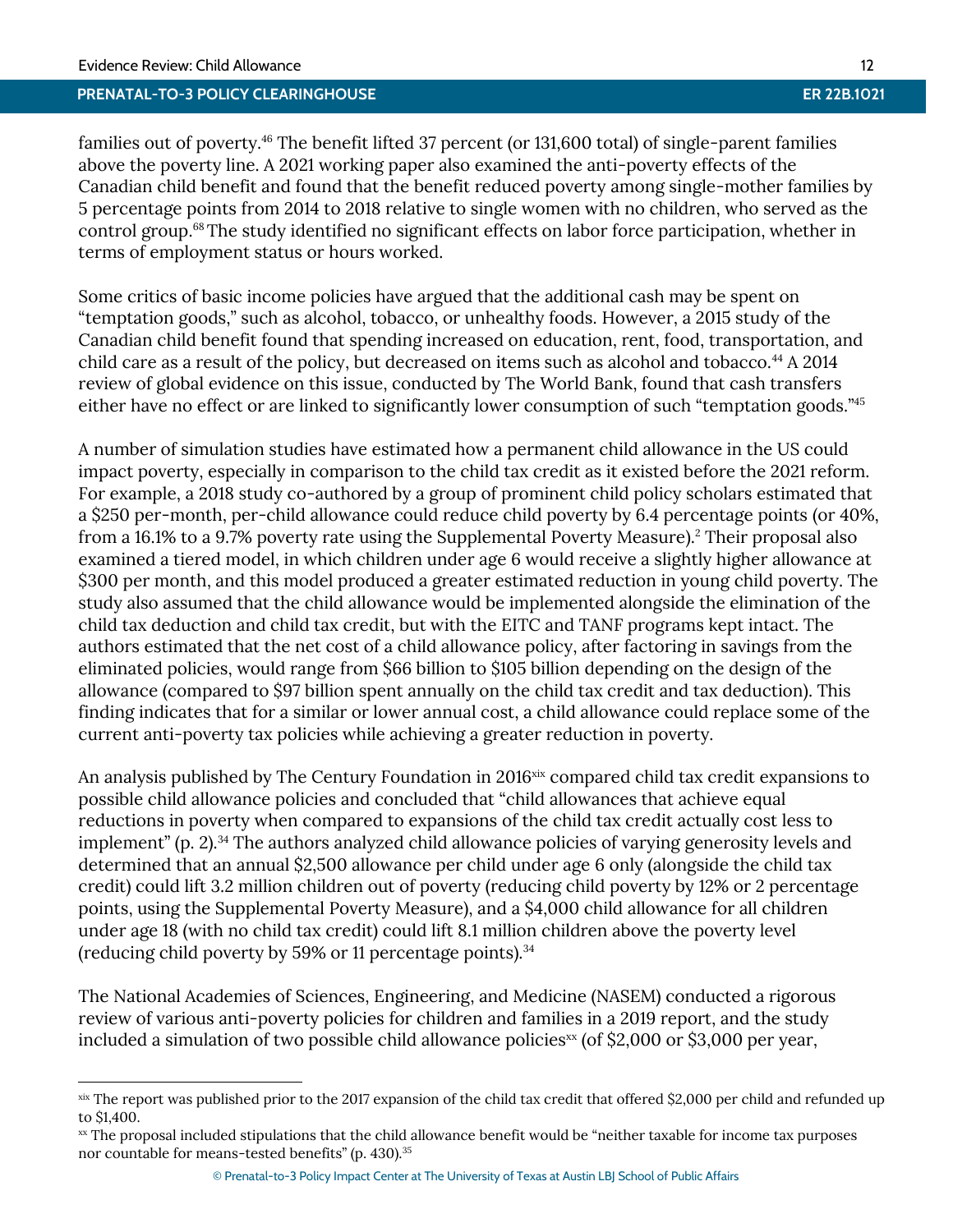alongside the elimination of the pre-2021 child tax credit and deduction).<sup>[35](#page-21-0)</sup> Of the 20 policy scenarios that NASEM analyzed (including increases or expansions in the EITC, SNAP, child care subsidies, and the minimum wage, among others), the child allowance policy of \$3,000 per year came closest to achieving the goal of reducing child poverty by 50 percent in the US, lifting 4 million children out of poverty. The authors determined that such a policy could produce a 5.3 percentage point reduction in poverty (using the Supplemental Poverty Measure, and after factoring in possible negative employment effects) and would cost approximately \$54 billion.<sup>[35](#page-21-0)</sup>

## *Healthy and Equitable Births*

Existing evidence supports positive impacts of cash transfers on birth outcomes, but further research is needed. [38](#page-21-11) A rigorous 2016 study of Alaska's Permanent Fund Dividend (PFD) found that each \$1,000 in additional income provided by the dividend was linked to an increase in birthweight of 17.7 grams and decreased the likelihood of low birthweight by 14 percent.<sup>[38](#page-21-11)</sup> The effect was greatest among lower-educated mothers. The PFD was also found to increase newborns' Apgar scores, a measure of health at birth, by 0.063 points (from an average score of 8.87).<sup>[38](#page-21-11)</sup>

Given that other policies that increase income (such as the earned income tax credit $40$  and higher minimum wages<sup>[41](#page-21-13)</sup>) have been linked to better birth outcomes in rigorous research, it is likely that a child allowance or UBI policy in the US could have a positive effect on healthy births as well.

## *Parental Health and Emotional Wellbeing*

This review identified no rigorous US-based studies of child allowances or UBI policies that examined parental health and wellbeing, but findings from studies of conditional cash transfers and from small pilot programs suggest that parents could benefit from a child allowance. For example, the Family Rewards conditional cash transfer program in New York City and Memphis, Tennessee, found that the income supplement of about \$2,000 per year "led to improvements in parents' reports of life satisfaction and happiness," (p. iii) and results suggested that the program improved parents' self-reported health for those in poorest health at the beginning of the program. [39](#page-21-1)

A small basic income pilot targeted at Black mothers in Jackson, Mississippixxi found that all 20 participants "reported worrying less because of their met needs" as a result of a \$1,000 per month cash transfer (p. 1). [26](#page-20-18) A 2011 study of Canada's child benefit found that the additional income was linked to a significant decrease in maternal depression scores on a screening tool, so it is plausible that a child allowance could have similar effects on mothers' mental health in the US.[43](#page-21-4)

Survey results after the first expanded US child tax credit payment found that 56 percent of respondents reported a reduction in financial anxiety after receipt of the credit.[79](#page-23-11)More rigorous research is warranted to determine the causal impact of the credit on parents' health and wellbeing.

## *Nurturing and Responsive Child-Parent Relationships*

 $\overline{a}$ 

The 2010 casino cash transfer study described earlier in this review found that some aspects of child-parent relationships significantly improved in the treatment group (Native American families) relative to the control group.[29](#page-20-15) For example, the authors measured a statistically significant increase

xxi This pilot is discussed further in the section of this review entitled "How Do Child Allowance Policies Vary Across the States?"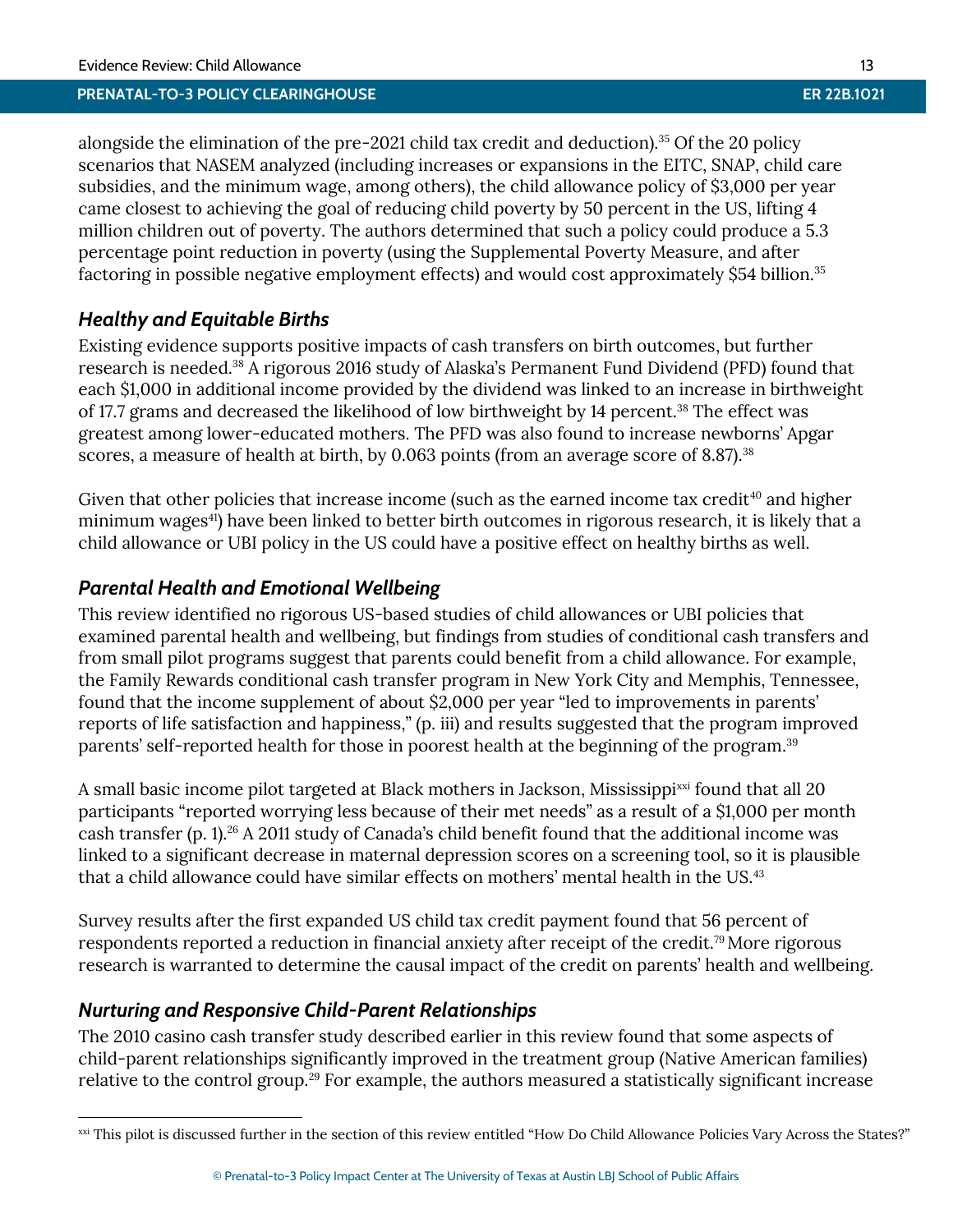## **PRENATAL-TO-3 POLICY CLEARINGHOUSE ER 22B.1021**

of 3 to 5 percent in parental supervision<sup>xxii</sup> of children (for both mothers and fathers) and a 4 percent increase in "enjoyable" child-parent activities that occurred between mothers and children in the study as a result of the cash transfer (but not for fathers). The authors did not identify a specific causal mechanism through which the transfer worked to improve the relationships, given that parents were not spending less time at work, but they noted that this is an area for further research.

## *Optimal Child Health and Development*

Poverty has been linked to worse health and developmental outcomes for children in decades of research. [37](#page-21-14) A monthly child allowance may mitigate some of these effects, leading to better physical and mental health for young children. This review identified three US-based studies that examined child health outcomes in the context of an unconditional cash transfer; one study looked at outcomes at age 3, and two studies looked at long-term outcomes when the children were teenagers or older.

A 2019 study examined the impacts of Alaska's PFD on childhood obesity and determined that each additional \$1,000 in payments decreased the likelihood of obesity at age 3 by 4.5 percentage points. [20](#page-20-12) The authors estimated that by reducing childhood obesity, the dividend may save the state \$2 million to \$10 million annually in medical costs. The study did not examine mechanisms underlying this effect, but the authors suggested that additional income may allow for the purchase of healthier, more nutritious foods.

The 2010 casino cash transfer study in North Carolina, mentioned previously, found that the treatment group (Native American children) completed more years of education and reported lower criminal involvement and drug use than the control group (a 22% reduction in minor crime activity for 16- and 17-year-olds). [29](#page-20-15) Another analysis of this transfer program found that the additional income led to an increased Body Mass Index (BMI) for adolescents in families with average incomes below \$30,000, but not for those with higher family incomes.[52](#page-21-15) Impacts on other health outcomes, such as asthma, allergies, headaches, and eczema, were not statistically significant. The authors explained that their findings may shed light on possible unintended effects of cash transfers for adolescents in low-income households.

Another analysis of the North Carolina study found that significantly fewer of the Native American adults who had received the cash transfers as children had diagnosed psychiatric disorders<sup>xxiii</sup> later in life, compared to the control group (30.2% compared to 36%).<sup>[42](#page-21-16)</sup> Effects were greatest for those who were in the youngest cohort, who had received the cash transfer for longest.

A study of the Canadian child benefit found that among households with lower parental educational attainment, the additional family income significantly improved children's math scores (as part of a test administered for the National Longitudinal Survey of Children and Youth) and decreased the frequency of indirect aggression/social conflict with other children.<sup>[43](#page-21-4)</sup>

xxii This was a self-reported measure of whether the parent has "adequate control or knowledge of the child's whereabouts" (p. 98).

xxiii Results were significant for "any psychiatric disorder," "any substance use disorder," "alcohol abuse/dependence," and "cannabis abuse/dependence," but not for "nicotine dependence," "other drug abuse/dependence," "any emotional disorder," and "any behavioral disorder."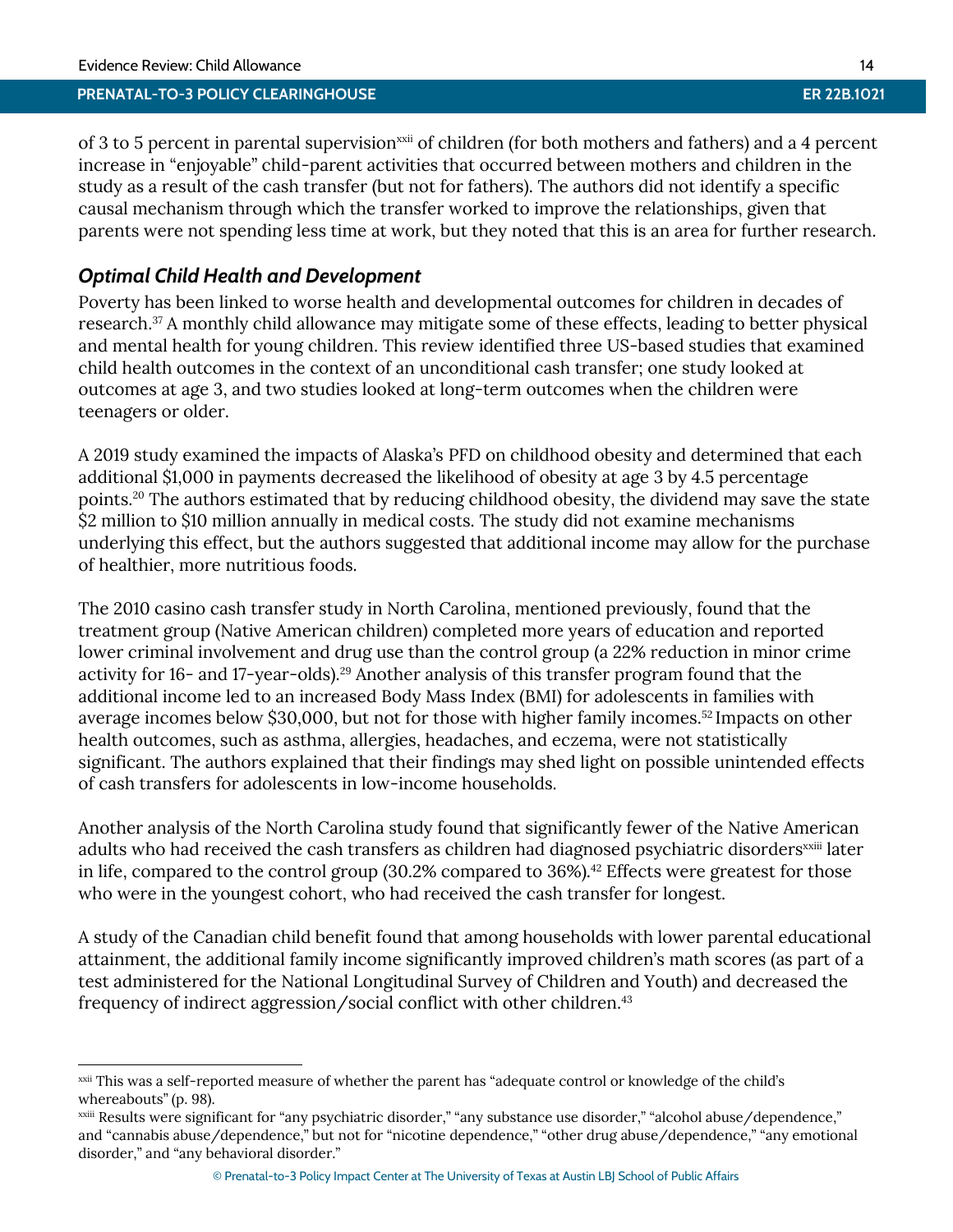## **Is There Evidence That a Child Allowance Reduces Disparities?**

Child poverty in the US disproportionately affects children of color. In July 2021, the child poverty rate (before taking into account the expanded child tax credit, but after including other COVID relief, such as stimulus checks) varied significantly by race and ethnicity: 10.7 percent of White children were living in poverty, compared to 23.3 percent of Black children, 22.4 percent of Latino children, and 13.9 percent of Asian children.[75](#page-23-0)

Preliminary data show that the first installment of the expanded child tax credit contributed to reducing disparities in the poverty rate between these groups. After including the tax credit in families' income, the poverty rates in July 2021 were 7.7 percent of White children, 18.4 percent of Black children, 16.8 percent of Latino children, and 11.0 percent of Asian children.<sup>[75](#page-23-0)</sup> These results show that the gap in the poverty rates between White and Black children decreased from 12.6 percentage points to 10.7 percentage points after the credit, and between White and Hispanic children from 11.7 percentage points to 9.1 percentage points after the credit. Black and Hispanic children continue to have much higher poverty rates than their White peers, but the expanded child tax credit has the potential to continue to narrow the gaps. More research is needed on how child tax credits and child allowances may affect subgroups differently, including for outcomes beyond poverty, such as health, social, or educational benefits.

## **Has the Return on Investment for a Child Allowance Been Studied?**

According to an analysis by researchers at Washington University in St. Louis, childhood poverty costs the US up to \$1.03 trillion per year in "loss of economic productivity, increased health and crime costs, and…homelessness and maltreatment," (p. 73) and solutions like a child allowance would cost much less than this (depending on the policy design), while reducing child poverty by up to 50 percent. $35,55$  $35,55$ 

A 2021 analysis by Columbia University researchers examined the costs and benefits of a permanent child allowance in the US, finding that a \$100 billion yearly investment in such a policy<sup>xxiv</sup> would produce over \$800 billion in annual benefits to society.[62](#page-22-3) The expected benefits would include increased future earnings (as adults) for current child recipients, increased future tax revenue, better child health and longevity, lower infant mortality, reductions in crime, reductions in child welfare expenditures, and more. The greatest benefit (over \$530 billion) was estimated to come from improvements in children's health and longevity.

Additional studies of the expanded federal child tax credit and the costs and benefits realized over the first year may offer insights into the effects that a permanent child allowance could have on children and families in the US. A more comprehensive analysis of the return on investment is forthcoming.

## **What Do We Know, and What Do We Not Know?**

 $\overline{a}$ 

Existing evidence on cash transfer programs suggests that they may significantly reduce poverty in the US and internationally, especially for families with children. Small labor market impacts have

xxiv This analysis used a \$3,600 annual allowance for children ages birth to 5 and a \$3,000 annual allowance for children ages 6 to 17 as the basis for the calculations.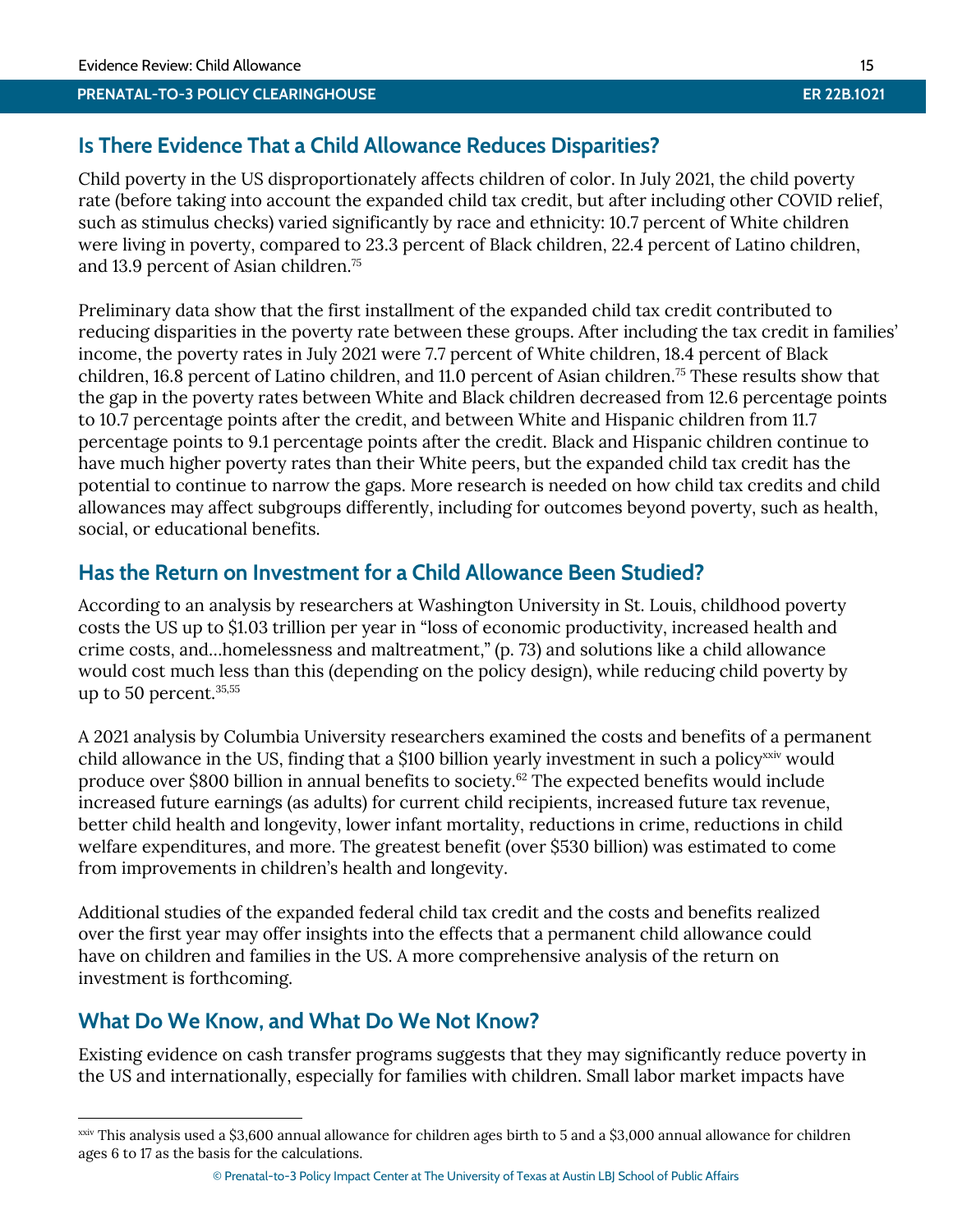been found in international studies of child benefit policies, such as mothers slightly reducing weekly work hours in response to the benefit, but evidence from Alaska suggests that universal cash transfers can sometimes increase demand in an economy and create more opportunities for workers, boosting labor force participation. Available evidence suggests positive impacts of cash transfers on child health and parenting outcomes in the US, but more empirical analyses of a universal, permanent child allowance policy implemented at the state or federal level in the US are needed to build the research base for the eight focal policy goals for the prenatal-to-3 period.

More evidence is needed on how a permanent child allowance could reduce racial disparities in poverty and child outcomes, especially given that such an allowance would be provided to families with a wide range of incomes, rather than just those with the lowest incomes. In addition, more research is needed on how to best fund a child allowance, what level of benefits to provide, and whether consolidating and replacing other safety net programs alongside the introduction of a child allowance would have any negative impacts for children and families.

Evidence on child allowances and universal cash transfer programs continues to grow as more and more pilot programs are being implemented around the country. Initial survey findings indicate that the expanded US child tax credit, distributed in July 2021 for the first time, has already significantly reduced food insecurity among low-income families and has reduced racial disparities in poverty. [74,](#page-22-1)[75](#page-23-0)

## **Is a Child Allowance an Effective Policy for Improving Prenatal-to-3 Outcomes?**

Currently, no US state has a true child allowance policy in place offering monthly, recurring benefits regardless of income level. The expanded monthly federal child tax credit in the US, resembling a child allowance, was first distributed to families in July 2021, and the emerging findings suggest significant, beneficial impacts on the lowest-income families who receive the credit, particularly for reducing material hardship such as food insecurity. However, the child allowance needs further study before it can be deemed an effective policy for improving prenatal-to-3 outcomes in the US, and the policy is not part of the Prenatal-to-3 State Policy Roadmap because of the need for more state-level interventions and evidence.

International evidence and results from unique cash transfer programs in Alaska and North Carolina, as well as evidence from federal stimulus payments and federal and state child tax credits in the US, indicate that a permanent child allowance in the US, whether on a federal or state level, could significantly reduce child poverty in the US without negative impacts on labor force participation or earned income. Rigorous simulations and analyses by US think tanks and anti-poverty organizations have estimated that a permanent child allowance policy in the US could potentially reduce poverty by more than 50 percent, depending on the generosity and policy design. In addition, cash transfer programs have been shown to yield positive effects on outcomes such as birthweight, child health, and child-parent interactions.

## **How Do Child Allowance Policies Vary Across the States?**

No states or cities in the US have permanent child allowance policies like those in Canada and other peer countries, but the US federal child tax credit is now being disbursed on a monthly basis for the first time, and many jurisdictions are currently piloting local UBI programs or conducting smallscale evaluations targeted at families with children or low-income adults. In addition, six US states (California, Colorado, Idaho, New York, North Carolina, and Oklahoma) have their own child tax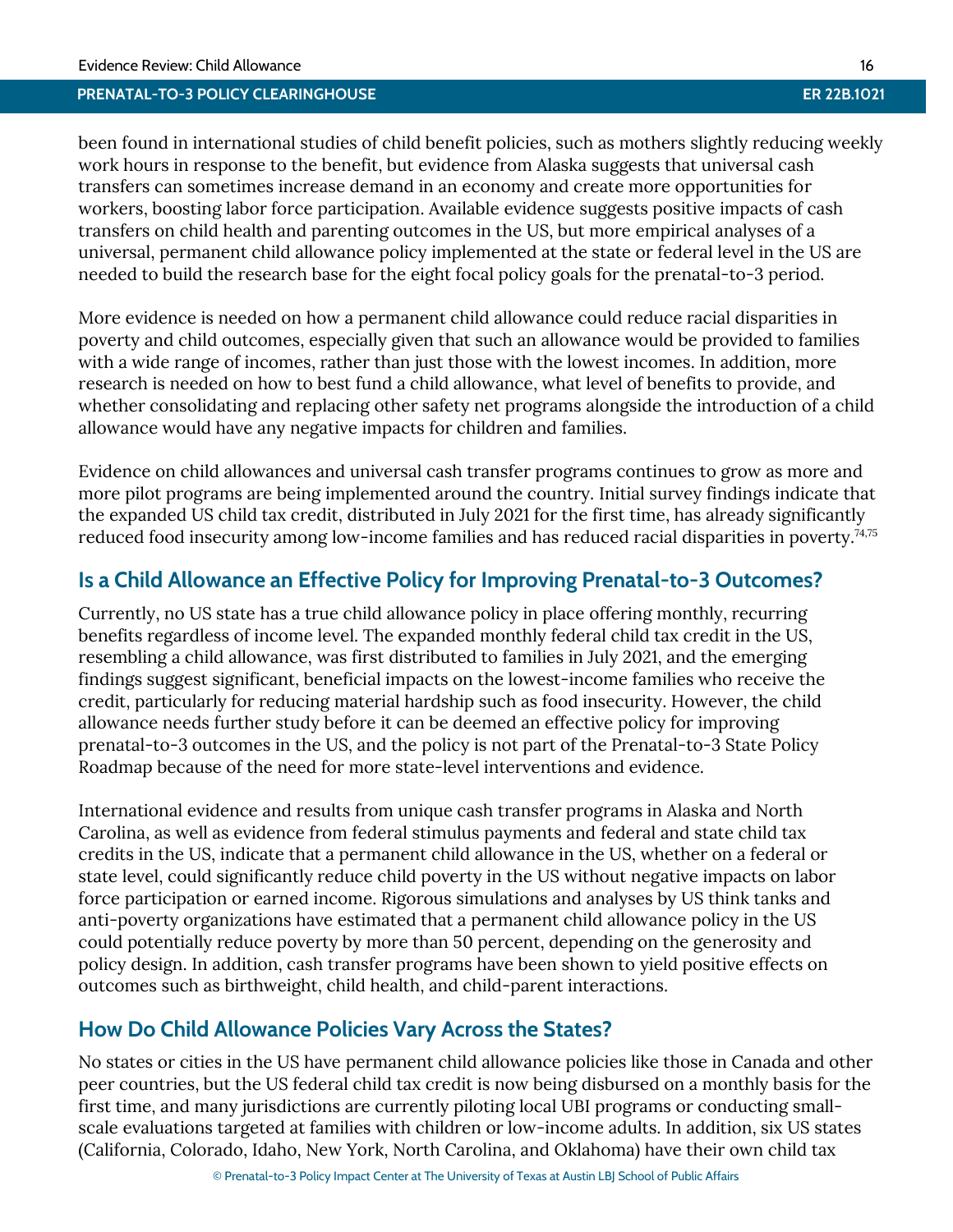#### **PRENATAL-TO-3 POLICY CLEARINGHOUSE ER 22B.1021**

credits, but they are available once annually at tax time, rather than monthly like the expanded federal credit. [81](#page-23-7) Only the credits in Colorado and New York are refundable, and the credit in New York is not available for children age 4 or younger.<sup>[81](#page-23-7)</sup>

A community-based cash transfer program likely to produce evidence relevant to the prenatal-to-3 period is Baby's First Years. This program enrolled 1,050 families with infants born between May 2018 and June 2019 at 12 hospitals to mothers who were living below the poverty level in four US cities (New York City, NY; New Orleans, LA; Omaha, NE; and Minneapolis/St. Paul, MN), and the families are receiving a monthly cash transfer of either \$333 (treatment group) or \$20 (control group) for 40 months.[24](#page-20-19) The evaluators will examine how child health and development, parenting behaviors, and other outcomes differ between the groups. Although some aspects of data collection have been modified from in-person to phone interviews as a result of the COVID-19 pandemic, the researchers are continuing to work with families to assess outcomes to the extent possible. Researchers will use the findings to investigate the effects of poverty and income relief on the brain functioning of infants and toddlers, including using electroencephalography to measure children's brain development.<sup>[27](#page-20-20)</sup>

As mentioned previously in this review, another basic income program targeted at parents and children is the Magnolia Mother's Trust, based in Jackson, Mississippi. This program is led by a nonprofit organization called Springboard to Opportunities, and it began with a pilot phase from 2018 to 2019 providing \$1,000 monthly to 20 Black mothers in Jackson for 12 months.<sup>[26](#page-20-18)</sup> Although there was no true control group, surveys from this phase of the program showed that the mothers used the income support to increase their educational attainment, pay off debts, and spend more time preparing nutritious meals for their children.<sup>[26,](#page-20-18)[87](#page-23-12)</sup> The second phase of the program began in March 2020 with 110 participants, and data showed that compared to similar mothers who did not receive the cash, the recipients were "40 percent less likely to report debt from emergency loans, 20 percent more likely to have children performing at or above grade level, 27 percent more likely to seek professional medical help for sickness or chronic illness, [and] able to budget up to \$150 more for food and household costs" (p. 1).<sup>[86](#page-23-13)</sup>

In June 2020, former Mayor Michael D. Tubbs of Stockton, California worked with a group of other mayors to form Mayors for a Guaranteed Income (MGI), which is an alliance of city leaders<sup>xxv</sup> who aim to implement UBI pilots in their cities and advocate for wider adoption of basic income policies. Currently, UBI pilots with rigorous evaluation plans are underway in Stockton and Compton, California, called the Stockton Economic Empowerment Demonstration (SEED) and the Compton Pledge, respectively. SEED began in February 2019 and provided 125 randomly selected adults in Stockton with a \$500 cash transfer for 24 months, alongside any other benefits they may have already been receiving.<sup>[47](#page-21-17)</sup> A control group of 350 people was compared to the cash recipients to

xxvAs of September 1, 2021, the mayors of the following cities are involved: Flagstaff, AZ; Alhambra, Compton, Emeryville, Long Beach, Los Angeles, National City, Oakland, Palm Springs, San Diego, San Francisco, Santa Monica, Stockton, and West Hollywood, CA; Denver, CO; Middletown, CT; Gainesville and Miami Gardens, FL; Atlanta, GA; Evanston, IL; Gary, IN; New Orleans and Shreveport, LA; Cambridge, Chelsea, and Holyoke, MA; Baltimore, College Park, and Takoma Park, MD; Minneapolis and St. Paul, MN; St. Louis, MO; Jackson, MS; Durham and Kinston, NC; Newark and Paterson, NJ; Santa Fe, NM; Hudson, Ithaca, Jamestown, Mount Vernon, and Rochester, NY; Harrisburg, Philadelphia, and Pittsburgh, PA; Providence, RI; Columbia, SC; Austin, Houston, and San Antonio, TX; Seattle and Tacoma, WA; Madison, Milwaukee, and Wausau, WI; Montpelier, VT; and Richmond, VA.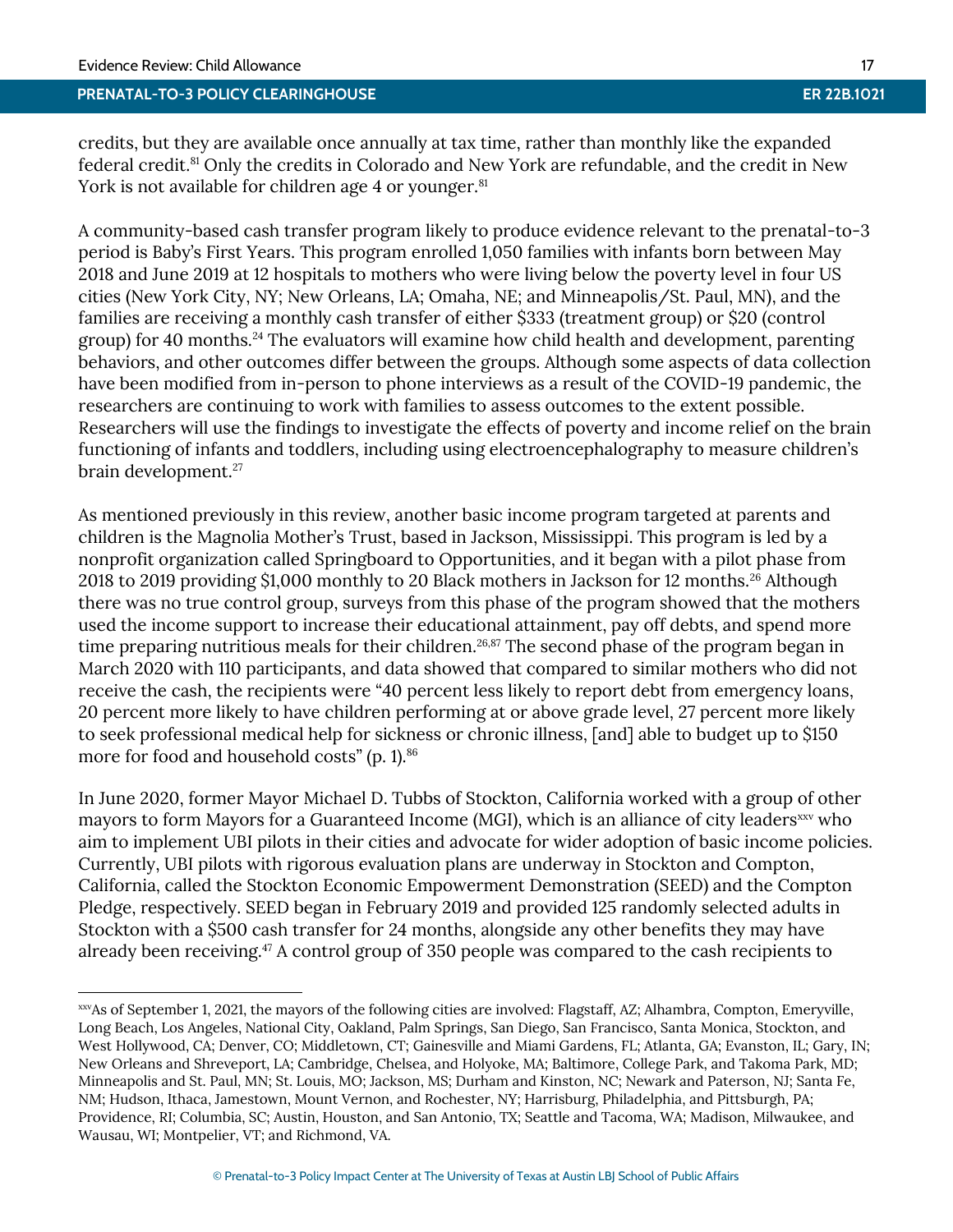determine the impact of the transfers. Preliminary findings from the SEED program, released in March 2021, showed that recipients of the cash transfer "transitioned from part-time to full-time employment at over twice the rate of those who didn't receive the cash transfer" and they were better able to secure basic needs for their families including food, clothing, utilities, and transportation (p. 1). [60](#page-22-16) In addition, the recipients reported less anxiety and depression than before the program, and lower levels compared to the control group, as well.<sup>[63](#page-22-17)</sup>

The Compton Pledge began in late 2020 and provides cash transfers to about 800 low-income residents of Compton, California. The Pledge will be evaluated by the Jain Family Institute, a research group that focuses on guaranteed income policies.<sup>[28](#page-20-21)</sup> As of March 2021, St. Paul, Minnesota also had a basic income pilot program underway, distributing \$500 per month to 150 families who were all impacted by the COVID-19 pandemic and 80 percent of whom identify as people of color.<sup>[59](#page-22-18)</sup>

Another study, called the Abundant Birth Project, provides \$1,000 each month to 150 Black and Pacific Islander pregnant individuals during the prenatal period and their infants' first 6 months.<sup>[69](#page-22-19)</sup>This privately funded program began implementation in 2021 through a partnership between a nonprofit, Expecting Justice, and the Preterm Birth Initiative at the University of California, San Francisco.

An additional new project likely to produce evidence for the impact of cash transfers is New York University's Cash Transfer Lab. The Lab will begin its work in 2021 with an analysis of Alaska's Permanent Fund Dividend.[70](#page-22-20)

As the above pilot projects conclude and research on their effects is published, this evidence review will be updated to reflect the findings and share policy implications for children and families.

## **How Did We Reach Our Conclusions?**

## *Method of Review*

This evidence review began with a broad search of all literature related to the policy and its impacts on child and family wellbeing during the prenatal-to-3 period. First, we identified and collected relevant peer-reviewed academic studies as well as research briefs, government reports, and working papers, using predefined search parameters, keywords, and trusted search engines.

Articles were considered relevant if they examined the impact of unconditional income transfers on families with children. Because of limited implementation of such policies at the statewide level in the US, studies of federal and local cash transfer programs were considered within the scope of this review, and international evidence is discussed as well.

From this large body of work, we then singled out for more careful review those studies that endeavored to identify causal links between the policy and our outcomes of interest, taking into consideration characteristics such as the research designs put in place, the analytic methods used, and the relevance of the populations and outcomes studied. We then subjected this literature to an in-depth critique and chose only the most methodologically rigorous research to inform our conclusions about policy effectiveness. All studies considered to date for this review were collected on or before September 30, 2021.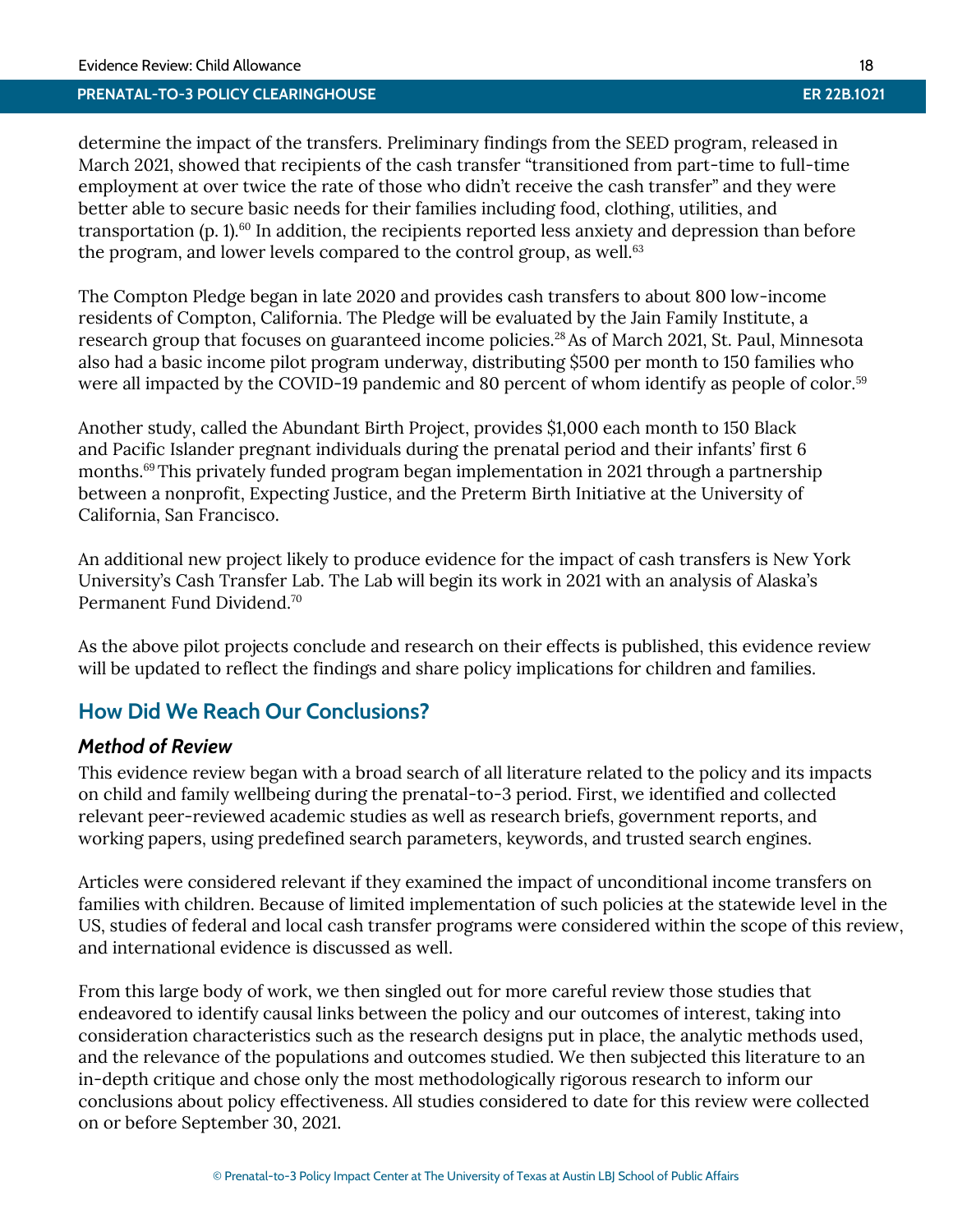## *Standards of Strong Causal Evidence*

When conducting a policy review, we consider only the strongest studies to be part of the evidence base for accurately assessing policy effectiveness. A strong study has a sufficiently large, representative sample, has been subjected to methodologically rigorous analyses, and has a wellexecuted research design allowing for causal inference—in other words, it demonstrates that changes in the outcome of interest were likely caused by the policy being studied.

The study design considered most reliable for establishing causality is a randomized controlled trial (RCT), an approach in which an intervention is applied to a randomly assigned subset of people. This approach is rare in policy evaluation because policies typically affect entire populations; application of a policy only to a subset of people is ethically and logistically prohibitive under most circumstances. However, when available, RCTs are an integral part of a policy's evidence base and an invaluable resource for understanding policy effectiveness.

The strongest designs typically used for studying policy impacts are quasi-experimental designs (QEDs) and longitudinal studies with adequate controls for internal validity (for example, using statistical methods to ensure that the policy, rather than some other variable, is the most likely cause of any changes in the outcomes of interest). Our conclusions are informed largely by these types of studies, which employ sophisticated techniques to identify causal relationships between policies and outcomes. Rigorous meta-analyses with sufficient numbers of studies, when available, also inform our conclusions.

## <span id="page-19-9"></span>*References*

- 1. Shonkoff, J., & Phillips, D. (2000). *From neurons to neighborhoods: The science of early childhood development.* Washington, DC: The National Academies Press. https://doi.org/10.17226/9824
- <span id="page-19-10"></span><span id="page-19-0"></span>2. Shaefer, H. L., Collyer, S., Duncan, G., Edin, K., Garfinkel, I., Harris, D., Smeeding, T., Waldfogel, J., Wimer, C., & Yoshikawa, H. (2018). A universal child allowance: A plan to reduce poverty and income instability among children in the United States. *RSF: The Russell Sage Foundation Journal of the Social Sciences, 4*(2), 22-42*.*  https://www.ncbi.nlm.nih.gov/pmc/articles/PMC6145823/pdf/nihms-982832.pdf
- <span id="page-19-1"></span>3. UNICEF. (2020). *Universal child benefits: Policy issues and options.* https://www.unicef.org/reports/universalchild-benefits-2020
- <span id="page-19-2"></span>4. Millán, T. M., Barham, T., Macours, K., Maluccio, J. A., & Stampini, M. (2019). Long-term impacts of conditional cash transfers: Review of the evidence. *The World Bank Research Observer, 34*(1), 119-159. https://academic.oup.com/wbro/article/34/1/119/5492445
- <span id="page-19-8"></span>5. United States Census Bureau. (2021). *Income and poverty in the United States: 2020.*  https://www.census.gov/library/publications/2021/demo/p60-273.html
- <span id="page-19-3"></span>6. Gertler, P., & Boyce, S. P. (2001). *The impact of PROGRESA on health in Mexico.* J-PAL. https://www.povertyactionlab.org/evaluation/impact-progresa-health-mexico
- <span id="page-19-4"></span>7. Center on Budget and Policy Priorities. (Aug. 5, 2021). *Chart book: Temporary Assistance for Needy Families.*  https://www.cbpp.org/research/family-income-support/temporary-assistance-for-needy-families-tanf-at-25
- <span id="page-19-5"></span>8. Meyer, L., & Floyd, I. (Nov. 30, 2020). *Cash assistance should reach millions more families to lessen hardship. Center*  on Budget and Policy Priorities. https://www.cbpp.org/research/family-income-support/cash-assistanceshould-reach-millions-more-families
- <span id="page-19-6"></span>9. ZERO TO THREE. (2020). *Building for the future: Strong policies for babies and families after COVID-19.* Full Report. https://www.zerotothree.org/resources/3728-building-for-the-future-strong-policies-for-babiesand-families-after-covid-19#downloads
- <span id="page-19-7"></span>10. Nguyen, U., Smith, S., & Granja, M. R. (Oct. 2020). *Young children in deep poverty: Racial/ethnic disparities and child well-being compared to other income groups.* National Center for Children in Poverty. https://www.nccp.org/publication/young-children-in-deep-poverty-racial-ethnic-disparities-and-child-wellbeing-compared-to-other-income-groups/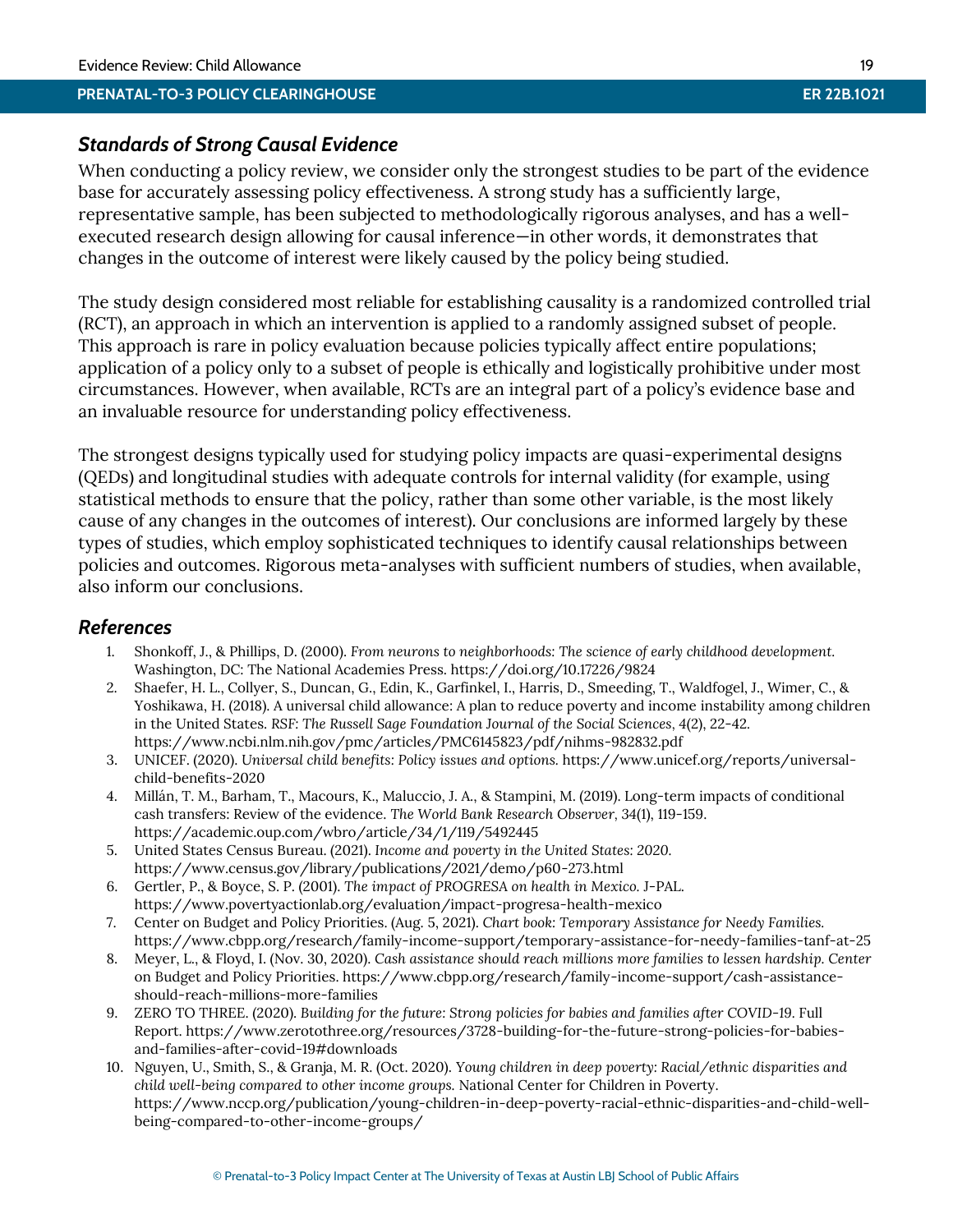- <span id="page-20-4"></span><span id="page-20-3"></span>11. Center on Budget and Policy Priorities. (Feb. 6, 2020). *Policy basics: Temporary Assistance for Needy Families.*  https://www.cbpp.org/research/family-income-support/temporary-assistance-for-needy-families
- <span id="page-20-5"></span>12. Center on Budget and Policy Priorities. (Dec. 10, 2019). *Policy basics: The child tax credit.*  https://www.cbpp.org/research/federal-tax/the-child-tax-credit
- <span id="page-20-6"></span>13. Tax Policy Center. (2020). *What is the child tax credit?* https://www.taxpolicycenter.org/briefing-book/whatchild-tax-credit
- <span id="page-20-7"></span>14. Wilson, V., & Schieder, J. (2018). *The rise in child poverty reveals racial inequality, more than a failed war on poverty.* Economic Policy Institute. https://www.epi.org/publication/the-rise-in-child-poverty-reveals-racialinequality-more-than-a-failed-war-on-poverty/
- <span id="page-20-0"></span>15. Tharoor, I. (April 10, 2020). *The pandemic strengthens the case for universal basic income.* https://www.washingtonpost.com/world/2020/04/09/pandemic-strengthens-case-universal-basic-income/
- <span id="page-20-1"></span>16. Gordon, N. (Aug. 6, 2014). *The conservative case for a guaranteed basic income.* The Atlantic. https://www.theatlantic.com/politics/archive/2014/08/why-arent-reformicons-pushing-a-guaranteedbasic-income/375600/
- <span id="page-20-9"></span>17. Duncan, G., Morris, P., & Rodrigues, C. (2011). Does money really matter? Estimating impacts of family income on young children's achievement with data from random-assignment experiments. *Developmental Psychology, 47*(5), 1263-1279. http://doi.org/10.1037/a0023875
- <span id="page-20-11"></span>18. Raissian, K. M., & Bullinger, L. R. (2017). Money matters: Does the minimum wage affect child maltreatment rates? *Children and Youth Services Review*, *72*, 60–70. https://doi.org/10.1016/j.childyouth.2016.09.033
- <span id="page-20-10"></span>19. Shonkoff, J. (2017). Breakthrough impacts: What science tells us about supporting early childhood development. *Young Children, 72*(2), 8-16. https://www.jstor.org/stable/90004117?seq=1
- <span id="page-20-12"></span>20. Watson, B., Guettabi, M., & Reimer, M. (2019). *Universal cash transfers reduce childhood obesity rates.* Institute of Social and Economic Research, University of Alaska Anchorage. https://papers.ssrn.com/sol3/papers.cfm?abstract\_id=3380033
- <span id="page-20-13"></span>21. Bibler, A., Guettabi, M., & Reimer, M. (Feb. 25, 2020*). Universal cash transfers and labor market outcomes.* University of Alaska Anchorage, Institute of Social and Economic Research. Working Paper. http://dx.doi.org/10.2139/ssrn.3357230
- <span id="page-20-2"></span>22. Curran, M., & Minoff, E. (2020). Supporting children and families through the pandemic, and after: The case for a US child allowance. *Social Sciences & Humanities Open, 2*, 1-4. https://doi.org/10.1016/j.ssaho.2020.100040
- 23. Linke, R. (Feb. 7, 2018). *Negative income tax, explained.* MIT Sloan School of Management. https://mitsloan.mit.edu/ideas-made-to-matter/negative-income-tax-explained
- <span id="page-20-19"></span>24. Baby's First Years. (2018). *About*. https://www.babysfirstyears.com/about
- 25. Baby's First Years. (n.d.) *Baby's First Years data collection update.* https://98e3faa0-56a3-48bc-a36d-1eb24da5887a.filesusr.com/ugd/88a466\_e8d2a1437cc840b4b9c145f4ec6a44c3.pdf
- <span id="page-20-18"></span>26. Springboard to Opportunities. *Magnolia Mother's Trust*. https://springboardto.org/wpcontent/uploads/2021/03/Pilot-Evaluation-One-Pager.pdf
- <span id="page-20-20"></span>27. Keppler, N. (Jul. 11, 2020). *Covid-19 causes challenges for years-in-the-making study on babies and poverty.*  Washington Post. https://www.washingtonpost.com/health/covid-19-upends-major-years-in-the-makingstudy-on-babies-and-poverty/2020/07/10/6e55176a-b0cd-11ea-8758-bfd1d045525a\_story.html
- <span id="page-20-21"></span>28. Jain Family Institute. (n.d.). *JFI, Mayor Aja Brown, and Fund for Guaranteed Income announce largest city-based guaranteed income initiative.* https://www.jainfamilyinstitute.org/news/jfi-mayor-aja-brown-and-fund-forguaranteed-income-announce-largest-city-based-guaranteed-income-initiative/
- <span id="page-20-15"></span>29. Akee, R. K. Q., Copeland, W. E., & Keeler, G. (2010). Parents' incomes and children's outcomes: A quasi-experiment using transfer payments from casino profits. *American Economic Journal: Applied Economics, 2*(1), 86-115. http://www.aeaweb.org/articles.php?doi=10.1257/app.2.1.86
- <span id="page-20-16"></span>30. Tamm, M. (2009). Child benefit reform and labor market participation. *Ruhr Economic Papers, 97*. https://www.econstor.eu/bitstream/10419/29906/1/597835039.PDF
- <span id="page-20-17"></span>31. Schirle, T. (2015). The effect of universal child benefits on labor supply. *Canadian Journal of Economics, 48*(2), 437- 463. https://doi.org/10.1111/caje.12132
- <span id="page-20-8"></span>32. Paschall, K., & Bartlett, J. D. (Sept. 12, 2019). *Child poverty declines even as disparities persist among the nation's youngest children*. Child Trends. https://www.childtrends.org/blog/child-poverty-declines-even-asdisparities-persist-among-the-nations-youngest-children
- <span id="page-20-14"></span>33. Kluth, A. (Oct. 3, 2020). *Would a universal basic income make us lazy or creative?* Bloomberg Opinion. https://www.bloomberg.com/opinion/articles/2020-10-03/would-a-universal-basic-income-make-us-lazyor-creative-germany-study-explores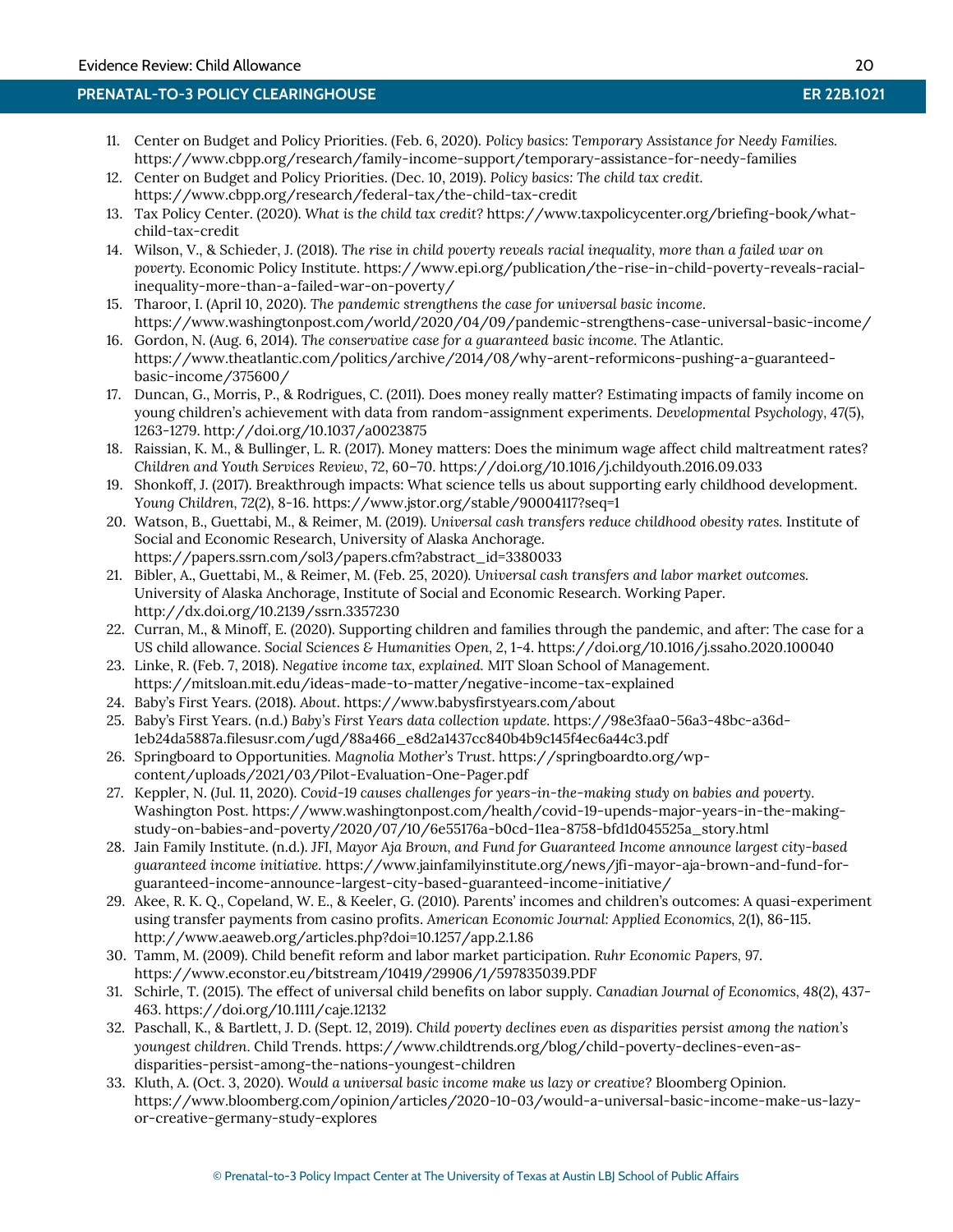- <span id="page-21-5"></span>34. Garfinkel, I., Harris, D., Waldfogel, J., & Wimer, C. (2016). *Doing more for our children: Modeling a universal child allowance or more generous child tax credit.* The Century Foundation. https://tcf.org/content/report/doingmore-for-our-children/
- <span id="page-21-0"></span>35. The National Academies of Sciences, Engineering, & Medicine. (2019). *A roadmap to reducing child poverty.*  https://www.nap.edu/catalog/25246/a-roadmap-to-reducing-child-poverty
- <span id="page-21-7"></span>36. Jones, D., & Marinescu, I. (Jan. 2020 Revised). *The labor market impacts of universal and permanent cash transfers: Evidence from the Alaska Permanent Fund.* University of Chicago, University of Pennsylvania, and the National Bureau of Economic Research. Working Paper No. 24312. https://www.nber.org/papers/w24312
- <span id="page-21-14"></span>37. Murphy, D., & Redd, Z. (Jan. 8, 2014). *5 ways poverty harms children.* Child Trends. https://www.childtrends.org/publications/5-ways-poverty-harms-children
- <span id="page-21-11"></span>38. Chung, W., Ha, H., & Kim, B. (2016). Money transfer and birth weight: Evidence from the Alaska Permanent Fund Dividend. *Economic Inquiry, 54*(1), 576-590. https://doi.org/10.1111/ecin.12235
- <span id="page-21-1"></span>39. Miller, C., Miller, R., Verma, N., Dechausay, N., Yang, E., Rudd, T., Rodriguez, J., & Honig, S. (2016). *Effects of a modified conditional cash transfer program in two American cities: Findings from Family Rewards 2.0.* MDRC. https://www.mdrc.org/sites/default/files/CEOSIF\_Family\_Rewards%20Report-Web-Final\_FR.pdf
- <span id="page-21-12"></span>40. Prenatal-to-3 Policy Impact Center. (2021). *Prenatal-to-3 policy clearinghouse evidence review: State earned income tax credit* (ER 05B.0821). Child and Family Research Partnership. Lyndon B. Johnson School of Public Affairs, University of Texas at Austin. http://pn3policy.org/policy-clearinghouse/state-earned-income-taxcredit
- <span id="page-21-13"></span>41. Prenatal-to-3 Policy Impact Center. (2021). *Prenatal-to-3 policy clearinghouse evidence review: State minimum wage* (ER 04B.0821). Child and Family Research Partnership. Lyndon B. Johnson School of Public Affairs, University of Texas at Austin. http://pn3policy.org/policy-clearinghouse/state-minimum-wage
- <span id="page-21-16"></span>42. Costello, E. J., Erklani, A., Copeland, W., & Angold, A. (2010). Association of family income supplements in adolescence with development of psychiatric and substance use disorders in adulthood among an American Indian population. *Journal of the American Medical Association,* 303(19), 1954-60. https://pubmed.ncbi.nlm.nih.gov/20483972/
- <span id="page-21-4"></span>43. Milligan, K., & Stabile, M. (2011). Do child tax benefits affect the well-being of children? Evidence from Canadian child benefit expansions. *American Economic Journal, 3*, 175-205. http://www.aeaweb.org/articles.php?doi=10.1257/pol.3.3.175
- <span id="page-21-9"></span>44. Jones, L., Milligan, K. & Stabile, M. (2015). *Child cash benefits and family expenditures: Evidence from the National Child Benefit.* National Bureau of Economic Research Working Paper (No. w21101). https://www.nber.org/papers/w21101
- <span id="page-21-10"></span>45. Evans, D., & Popova, A. (2014). *Cash transfers and temptation goods.* The World Bank. https://www.worldbank.org/en/research/dime/brief/Cash-Transfers-and-Temptation-Goods
- <span id="page-21-8"></span>46. Canadian Centre for Economic Analysis. (Sept. 2019). *Economic contribution of the Canada Child Benefit: A basic income guarantee for Canadian families with children.* https://www.cancea.ca/sites/economicanalysis.ca/files/Economic%20Contribution%20of%20the%20Canada%20Child%20Benefit%20-%20Final%20- %2020190916.pdf
- <span id="page-21-17"></span>47. Holder, S. (2019). *In Stockton, early clues emerge about impact of guaranteed income.* Bloomberg CityLab. https://www.bloomberg.com/news/articles/2019-10-03/stockton-s-universal-basic-income-pilot-so-far
- 48. Matthews, D. (May 2, 2019). *Democrats have united around a plan to dramatically cut child poverty.* Vox Media. [https://www.vox.com/future-perfect/2019/3/6/18249290/child-poverty-american-family-act-sherrod](https://www.vox.com/future-perfect/2019/3/6/18249290/child-poverty-american-family-act-sherrod-brown-michael-bennet)[brown-michael-bennet](https://www.vox.com/future-perfect/2019/3/6/18249290/child-poverty-american-family-act-sherrod-brown-michael-bennet)
- <span id="page-21-6"></span>49. Columbia University Center on Poverty & Social Policy. (June 17, 2020). *The American Family Act would move 4 million children out of poverty, but continuing to tie the credit to earnings nearly halves that impact.*  <https://www.povertycenter.columbia.edu/news-internal/2019/3/5/the-afa-and-child-poverty>
- <span id="page-21-2"></span>50. Berman, M., & Reamey, R. (2016). *Permanent Fund Dividends and poverty in Alaska.* Institute of Social and Economic Research. https://iseralaska.org/static/legacy\_publication\_links/2016\_12-PFDandPoverty.pdf
- <span id="page-21-3"></span>51. Prenatal-to-3 State Policy Roadmap. (2021). Prenatal-to-3 Policy Impact Center. The University of Texas at Austin, LBJ School of Public Affairs. Child & Family Research Partnership. https://pn3policy.org/pn-3-statepolicy-roadmap-2021/us/outcomes (Poverty data from 2015-2019 American Community Survey (ACS) 1-Year Public Use Microdata Sample)
- <span id="page-21-15"></span>52. Akee, R., Simeonova, E., Copeland, W., Angold, A., & Costello, E. J. (2013). Young adult obesity and household income: Effects of unconditional cash transfers. *American Economic Journal, 5*(2), 1-28. http://dx.doi.org/10.1257/app.5.2.1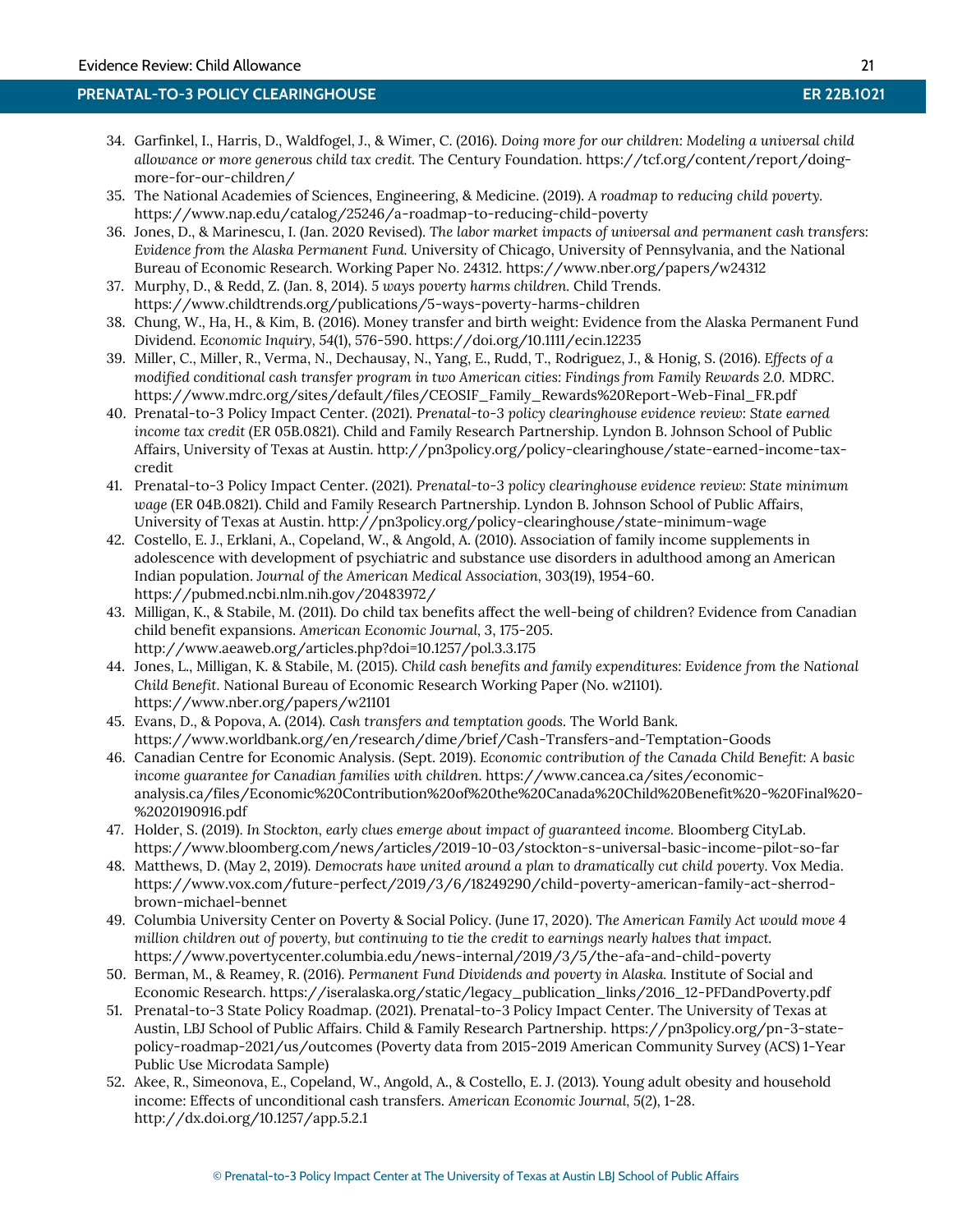- <span id="page-22-6"></span>53. Berman, M. (2018). Resource rents, universal basic income, and poverty among Alaska's Indigenous peoples. *World Development, 106*, 161-172. https://doi.org/10.1016/j.worlddev.2018.01.014
- <span id="page-22-12"></span>54. Holt, S. (Dec. 2015). *Periodic payment of the earned income tax credit revisited.* Brookings Institution. https://www.brookings.edu/wp-content/uploads/2016/07/HoltPeriodicPaymentEITC121515.pdf
- <span id="page-22-15"></span>55. McLaughlin, M., & Rank, R. (2018). Estimating the economic cost of childhood poverty in the United States. *Social Work Research, 42*(2), 73-83. https://doi.org/10.1093/swr/svy007
- <span id="page-22-7"></span>56. Kozminsky, E. (2017). *Children and Alaska's Permanent Fund Dividend: Reasons for rethinking parental duty*, 34 Alaska Law Review 85-110. http://scholarship.law.duke.edu/alr/vol34/iss1/
- <span id="page-22-9"></span>57. Centers for Disease Control. (2021). *Vital statistics rapid release. Births: Provisional data for 2020.* https://www.cdc.gov/nchs/data/vsrr/vsrr012-508.pdf
- <span id="page-22-4"></span>58. Ruckert, A., Huynh, C., & Labon[té,](javascript:;) R. (2017). Reducing health inequities: Is universal basic income the way forward? *Journal of Public Health, 40*(1), 3-7. https://doi.org/10.1093/pubmed/fdx006
- <span id="page-22-18"></span>59. Prather, S. (Feb. 2, 2021). *St. Paul guaranteed income helps families of color.* StarTribune. https://www.startribune.com/st-paul-guaranteed-income-helps-families-of-color/600018236/?refresh=true
- <span id="page-22-16"></span>60. Piñon, N. (Mar. 3, 2021). *Giving people free money helps them get better jobs, cash experiment shows.* Mashable. https://mashable.com/article/universal-basic-income-stockton-program-results/
- <span id="page-22-5"></span>61. Turner, C., & Kamenetz, A. (Feb. 26, 2021). *With one move, Congress could lift millions of children out of poverty.* NPR. https://www.npr.org/2021/02/26/970999998/with-one-move-congress-could-lift-millions-of-childrenout-of-poverty
- <span id="page-22-3"></span>62. Garfinkel, I., Sariscany, L., Ananat, E., Collyer, S., & Wimer, C. (August 2, 2021). *The costs and benefits of a child allowance.* Center on Poverty and Social Policy at Columbia University. https://www.povertycenter.columbia.edu/news-internal/2021/child-allowance/cost-benefit-analysis
- <span id="page-22-17"></span>63. Stockton Economic Empowerment Demonstration. (2021). *Key findings: Health and well-being.* https://www.stocktondemonstration.org/health-and-wellbeing
- <span id="page-22-8"></span>64. H.R. 1319. American Rescue Plan Act of 2021. 117th Congress, 1st Session. https://www.congress.gov/117/bills/hr1319/BILLS-117hr1319eh.pdf
- <span id="page-22-10"></span>65. Marr, C., Cox, K., Hingtgen, S., Windham, K., & Sherman, A. (2021). *House COVID relief bill includes critical expansions of child tax credit and EITC.* Center on Budget and Policy Priorities. https://www.cbpp.org/research/federal-tax/house-covid-relief-bill-includes-critical-expansions-of-childtax-credit-and
- <span id="page-22-11"></span>66. DeParle, J. (Mar. 9, 2021). *In the stimulus bill, a policy revolution in aid for children.* New York Times. https://www.nytimes.com/2021/03/07/us/politics/child-tax-credit-stimulus.html
- <span id="page-22-2"></span>67. Parolin, Z., Collyer, S., Curran, M., & Wimer, C. (Mar. 11, 2021). *The potential poverty reduction effect of the American Rescue Plan.* Center on Poverty and Social Policy at Columbia University. https://static1.squarespace.com/static/5743308460b5e922a25a6dc7/t/604aa2465cfc4a35b8a1c236/161550394 3944/Poverty-Reduction-Analysis-American-Rescue-Plan-CPSP-2021.pdf
- <span id="page-22-14"></span>68. Baker, M., Messacar, D., & Stabile, M. (2021). *The effects of child tax benefits on poverty and labor supply: Evidence from the Canada child benefit and universal child care benefit.* National Bureau of Economic Research Working Papers. (No. 28556).<https://www.nber.org/papers/w28556>
- <span id="page-22-19"></span>69. Abrams, A. & Vesoulis, A. (Mar. 18, 2021). *A San Francisco experiment will give some pregnant women \$1,000 a month. Could other cities be next?* Time.<https://time.com/5947417/guaranteed-income-pregnant-women/>
- <span id="page-22-20"></span>70. New York University. (2021). *Cash Transfer Lab.* <https://as.nyu.edu/cash-transfer-lab.html>
- 71. DeParle, J. (July 12, 2021). *Monthly payments to families with children to begin.* New York Times. <https://www.nytimes.com/2021/07/12/us/politics/child-tax-credit-payments.html>
- <span id="page-22-0"></span>72. Perez-Lopez, D. J. (Aug. 11, 2021). *Economic hardship declined in households with children as child tax credit payments arrived.* US Census Bureau Household Pulse Survey. [https://www.census.gov/library/stories/2021/08/economic-hardship-declined-in-households-with](https://www.census.gov/library/stories/2021/08/economic-hardship-declined-in-households-with-children-as-child-tax-credit-payments-arrived.html?utm_campaign=20210811msacos1ccstors&utm_medium=email&utm_source=govdelivery)[children-as-child-tax-credit-payments](https://www.census.gov/library/stories/2021/08/economic-hardship-declined-in-households-with-children-as-child-tax-credit-payments-arrived.html?utm_campaign=20210811msacos1ccstors&utm_medium=email&utm_source=govdelivery)[arrived.html?utm\\_campaign=20210811msacos1ccstors&utm\\_medium=email&utm\\_source=govdelivery](https://www.census.gov/library/stories/2021/08/economic-hardship-declined-in-households-with-children-as-child-tax-credit-payments-arrived.html?utm_campaign=20210811msacos1ccstors&utm_medium=email&utm_source=govdelivery)
- <span id="page-22-13"></span>73. Acs, G. & Werner, K. (Aug. 2021). *How a permanent expansion of the child tax credit could affect poverty.*  [https://www.urban.org/sites/default/files/publication/104626/how-a-permanent-expansion-of-the-child](https://www.urban.org/sites/default/files/publication/104626/how-a-permanent-expansion-of-the-child-tax-credit-could-affect-poverty_0.pdf)[tax-credit-could-affect-poverty\\_0.pdf](https://www.urban.org/sites/default/files/publication/104626/how-a-permanent-expansion-of-the-child-tax-credit-could-affect-poverty_0.pdf)
- <span id="page-22-1"></span>74. Parolin, Z., Ananat, E., Collyer, S., Curran, M., & Wimer, C. (Sept. 20, 2021). *The initial effects of the expanded child tax credit on material hardship.* Center on Poverty & Social Policy, Columbia University, Barnard College, and Bocconi University. [https://www.povertycenter.columbia.edu/s/Child-Tax-Credit-Expansion-on-Material-](https://www.povertycenter.columbia.edu/s/Child-Tax-Credit-Expansion-on-Material-Hardship-CPSP-2021.pdf)[Hardship-CPSP-2021.pdf](https://www.povertycenter.columbia.edu/s/Child-Tax-Credit-Expansion-on-Material-Hardship-CPSP-2021.pdf)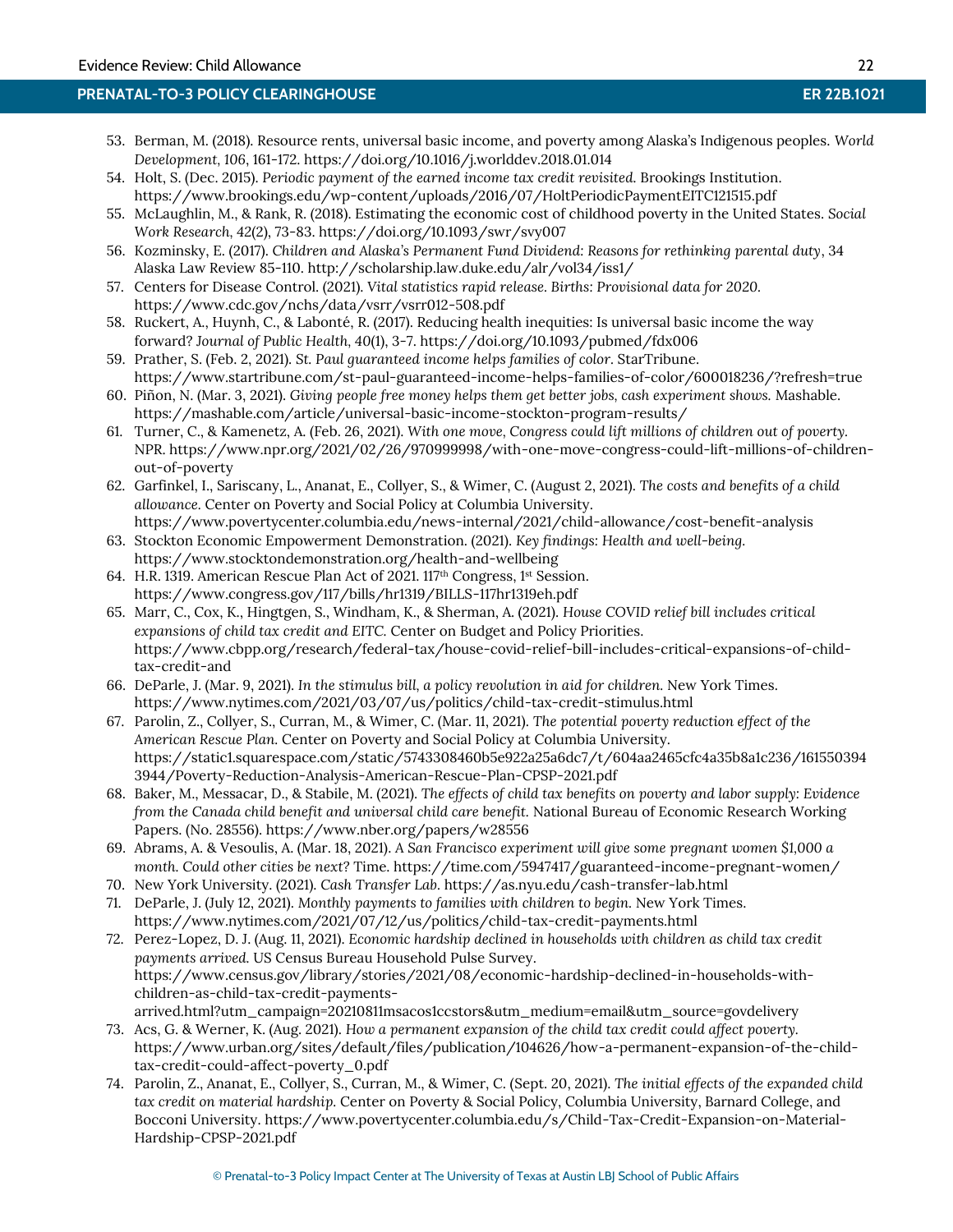- <span id="page-23-0"></span>75. Parolin, Z., Collyer, S., Curran, M., & Wimer. C. (2021). *Monthly poverty rates among children after expansion of the child tax credit. Poverty and Social Policy Brief.* Center on Poverty and Social Policy, Columbia University. Vol. 5, No. 4[. https://www.povertycenter.columbia.edu/news-internal/monthly-poverty-july-2021](https://www.povertycenter.columbia.edu/news-internal/monthly-poverty-july-2021)
- <span id="page-23-10"></span>76. Thomson, D. (Sept. 14, 2021). *Federal relief efforts protected millions of children from poverty.* Child Trends. <https://www.childtrends.org/blog/federal-relief-efforts-protected-millions-of-children-from-poverty>
- <span id="page-23-9"></span>77. Peter G. Peterson Foundation. (Mar. 15, 2021). *What to know about all three rounds of Coronavirus stimulus checks.* <https://www.pgpf.org/blog/2021/03/what-to-know-about-all-three-rounds-of-coronavirus-stimulus-checks>
- <span id="page-23-5"></span>78. Roll, S., Chun, Y., Brugger, L., & Hamilton, L. (2021). *How are American families using their child tax credit payments?* Washington University in St. Louis, Social Policy Institute, and Appalachian State University. <https://cpb-us-w2.wpmucdn.com/sites.wustl.edu/dist/a/2003/files/2021/09/CTC-National-Analysis.pdf>
- <span id="page-23-11"></span>79. Parents Together Action. (Aug. 10, 2021). *New survey: 90% of parents receiving the child tax credit said funds were helpful or made a huge difference in their families' lives.* [https://parentstogetheraction.org/2021/08/10/new](https://parentstogetheraction.org/2021/08/10/new-survey-90-of-parents-receiving-the-child-tax-credit-said-funds-were-helpful-or-made-a-huge-difference-in-their-families-lives/)[survey-90-of-parents-receiving-the-child-tax-credit-said-funds-were-helpful-or-made-a-huge-difference-in](https://parentstogetheraction.org/2021/08/10/new-survey-90-of-parents-receiving-the-child-tax-credit-said-funds-were-helpful-or-made-a-huge-difference-in-their-families-lives/)[their-families-lives/](https://parentstogetheraction.org/2021/08/10/new-survey-90-of-parents-receiving-the-child-tax-credit-said-funds-were-helpful-or-made-a-huge-difference-in-their-families-lives/)
- <span id="page-23-6"></span>80. Cox, K., Caines, R., Sherman, A., & Rosenbaum, D. (Aug. 5, 2021). *State and local child tax credit outreach needed to help lift hardest-to-reach children out of poverty.* Center on Budget and Policy Priorities. [https://www.cbpp.org/research/federal-tax/state-and-local-child-tax-credit-outreach-needed-to-help-lift](https://www.cbpp.org/research/federal-tax/state-and-local-child-tax-credit-outreach-needed-to-help-lift-hardest-to-reach)[hardest-to-reach](https://www.cbpp.org/research/federal-tax/state-and-local-child-tax-credit-outreach-needed-to-help-lift-hardest-to-reach)
- <span id="page-23-7"></span>81. Tax Credits for Workers and Families. (2021). *State tax credits: child tax credits.* https://www.taxcreditsforworkersandfamilies.org/state-tax-credits/
- <span id="page-23-8"></span>82. Pac, J., Garfinkel, I., Kaushal, N., Nam, J., Nolan, L., Waldfogel, J., & Wimer, C. (2020). Reducing poverty among children: Evidence from state policy simulations. *Children & Youth Services Review, 115*, 1-12. <https://doi.org/10.1016/j.childyouth.2020.105030>
- <span id="page-23-4"></span>83. Hamilton, L., Roll, S., Despard, M., Maag, E., & Chun, Y. Washington University in St. Louis, Social Policy Institute. (Sept. 22, 2021). *Employment, financial and well-being effects of the 2021 expanded child tax credit: Wave 1 executive summary.* <https://socialpolicyinstitute.wustl.edu/employment-financial-wellbeing-effects-2021-ctc-report/>
- 84. Alaska Department of Revenue. Permanent Fund Dividend Division. *Summary of dividend applications and payments.* <https://pfd.alaska.gov/Division-Info/Summary-of-Applications-and-Payments>
- <span id="page-23-1"></span>85. Office of Governor Mike Dunleavy, State of Alaska. (Sept. 14, 2021). *Governor Dunleavy issues a statement on legislature's 2021 PFD decision.* [https://gov.alaska.gov/newsroom/2021/09/14/governor-dunleavy-issues-a](https://gov.alaska.gov/newsroom/2021/09/14/governor-dunleavy-issues-a-statement-on-legislatures-2021-pfd-decision/)[statement-on-legislatures-2021-pfd-decision/](https://gov.alaska.gov/newsroom/2021/09/14/governor-dunleavy-issues-a-statement-on-legislatures-2021-pfd-decision/)
- <span id="page-23-13"></span>86. Abello, O. P. (Mar. 23, 2021). *Guaranteed income in Jackson designed by Black moms for Black moms, showing results for Black moms.* Next City. https://nextcity.org/daily/entry/guaranteed-income-in-jackson-designedby-black-moms-for-black-moms
- <span id="page-23-12"></span>87. Springboard to Opportunity. (April 2021). *Magnolia Mother's Trust: First Year Key Results.*  <https://springboardto.org/wp-content/uploads/2021/04/2021-Updated-Two-Pager-FINAL-1.pdf>
- <span id="page-23-2"></span>88. ZERO TO THREE. (2021). *State profiles.* <https://stateofbabies.org/states/>
- <span id="page-23-3"></span>89. Collyer, S., Curran, M., Garfinkel, I., Harris, D., Stabile, M., Waldfogel, J., & Wimer, C. (2020). *What a child allowance like Canada's would do for child poverty in America.* The Century Foundation. https://tcf.org/content/report/what-a-child-allowance-like-canadas-would-do-for-child-poverty-inamerica/